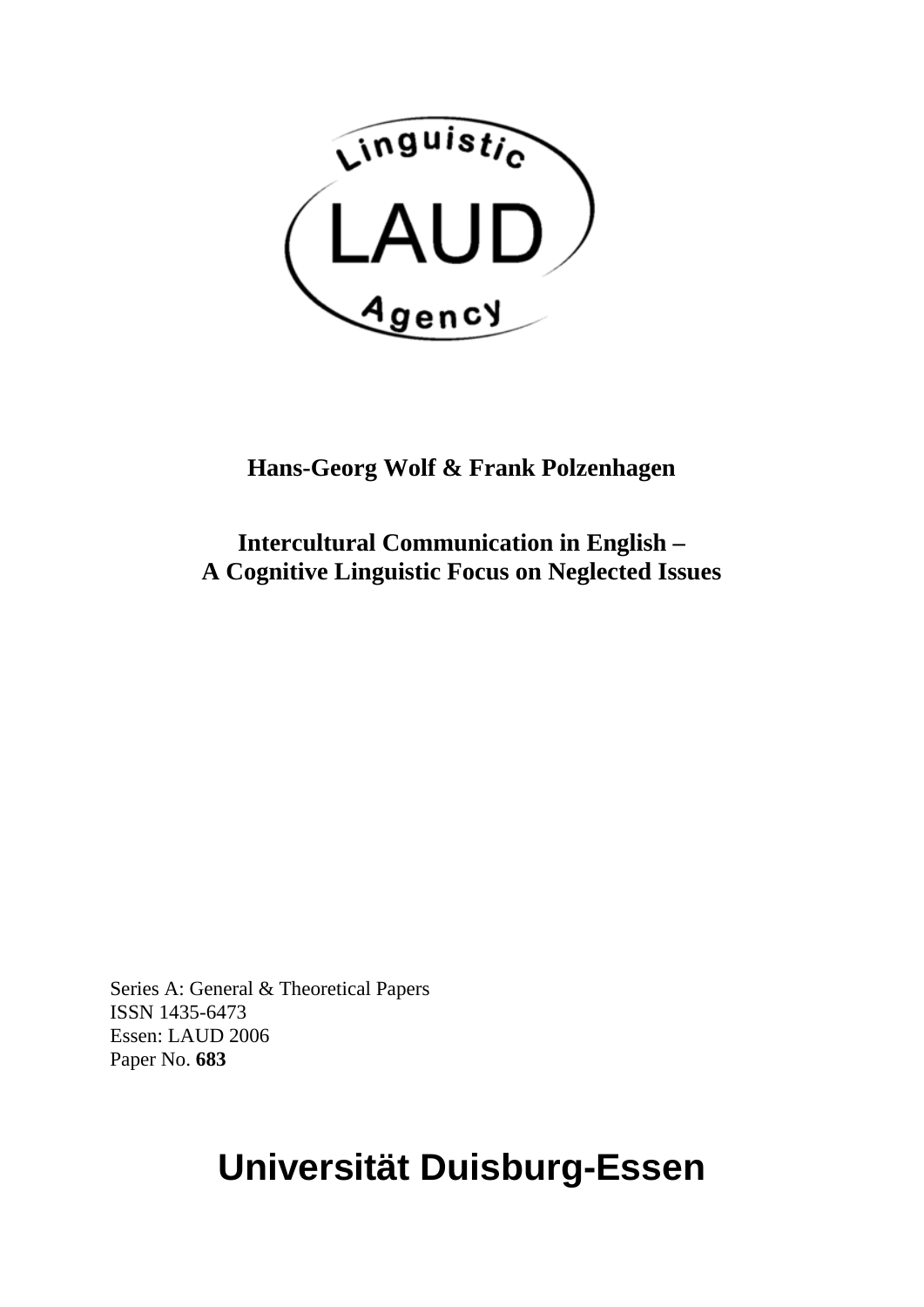## **Hans-Georg Wolf & Frank Polzenhagen**

University of Hong Kong (China)

**Intercultural Communication in English – A Cognitive Linguistic Focus on Neglected Issues** 

2006 Linguistic Agency Paper No. 683 Universitätsstr. 12

Copyright by the authors Reproduced by LAUD Series A University of Duisburg-Essen General and Theoretical FB Geisteswissenschaften D- 45117 Essen

Order LAUD-papers online: http://www.linse.uni-due.de/linse/laud/index.html Or contact: [laud@uni-due.de](mailto:laud@uni-duisburg-essen.de)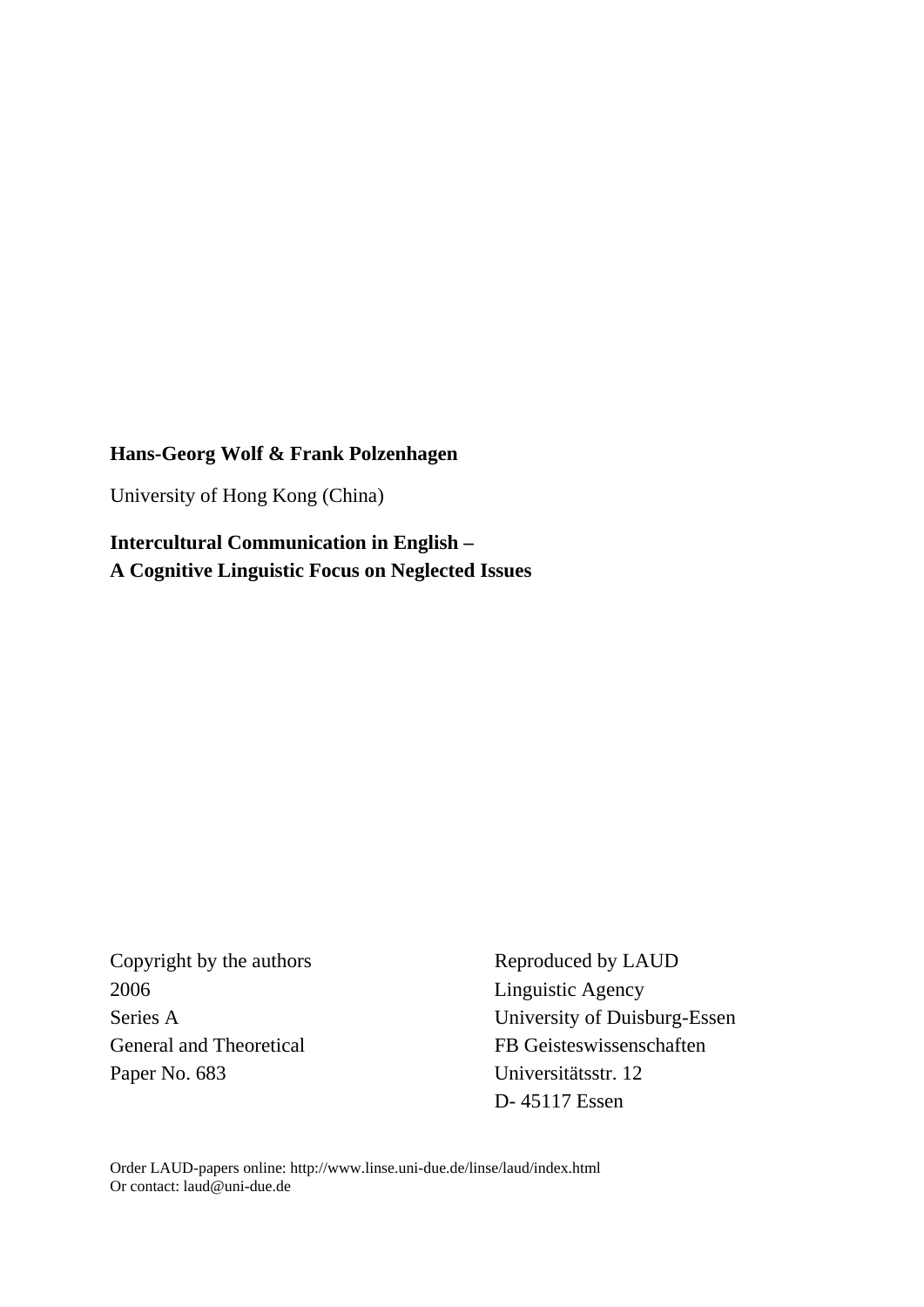## **Intercultural Communication in English – A Cognitive Linguistic Focus on Neglected Issues**

## **Abstract**

So far, academic interest in intercultural communication has largely ignored the fact that much if not most of these interactions go on in second and foreign language varieties (cf. Kachru 1994: 13), and, specifically, the role of English as a lingua franca (House 1999: 74). This neglect is not the only shortcoming of studies of intercultural communication; another problem is an undue theoretical restriction in functionalist pragmatic approaches which excludes crucial aspects of the category "culture", on the grounds that they lie outside of the scope of linguistic pragmatics (see, e.g., Blommaert 1991). To our minds, Cognitive Linguistics, and Cognitive Sociolinguistics (see Kristiansen & Dirven 2006fc.) in particular, have much to contribute to overcome these limitations. So the aim and scope of our paper are as follows: First, we will discuss the implications of the use of English in intercultural communication against the backdrop of current debates in the field of world Englishes. Following this short discussion, we will present the results of studies involving L2-speakers from different cultural backgrounds that highlight differences in conceptualizations pertaining to the domain(s) of age and family. We will argue that these differences are likely to result in intercultural incomprehension or misunderstanding (in a wide sense). Abstracting from this cognitive-pragmatic level, we will then use our examples to highlight the insufficiencies of mere functionalism, and to demonstrate that Cognitive Linguistics, with its semantic and conceptual orientation, can enhance our *understanding* of the different cultures of speakers engaged in IC. Finally, at the metatheoretical level, we will point out that the application of cognitive linguistic methods to the study of IC entails a further recognition of hermeneutics in Cognitive Linguistics (cf. Geeraerts 1992).

*Keywords***:** Intercultural communication; functionalist pragmatics; relativism; cultural models; native and non-native varieties of English; Hong Kong English; conceptual metaphor; meaning-oriented pragmatics; hermeneutics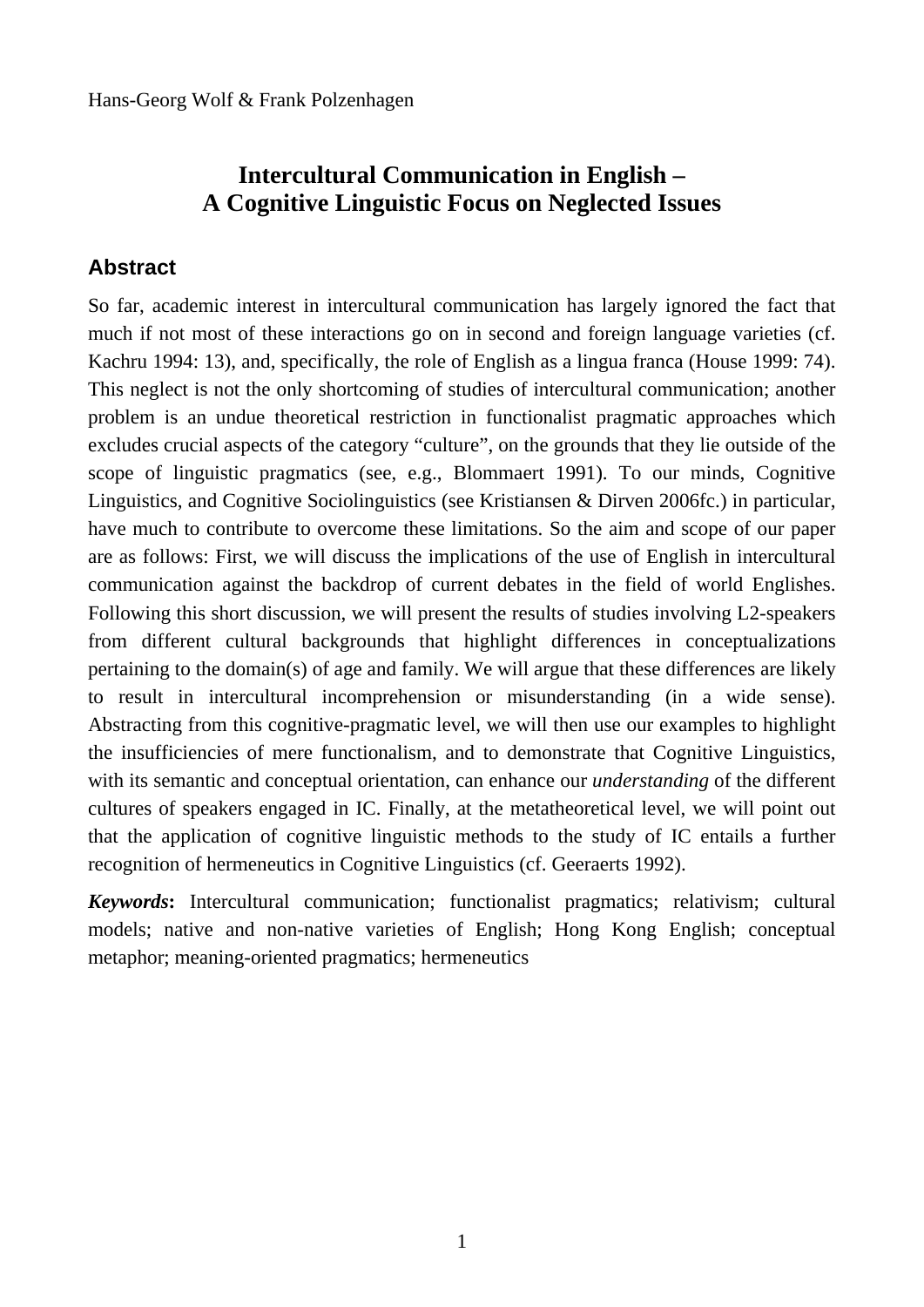## **1. Introduction**

Intercultural communication is a reality for many people around the world, be it in the context of tourism, or in private and business encounters. Several academic disciplines are increasingly paying tribute to this fact, and this topic lends itself to interdisciplinary research (see Blommaert 1991: 13). For example, intercultural communication is of interest to anthropology, social psychology, pedagogy, business and economics, and, last but not least, to linguistic pragmatics. A fundamental question for the latter, as for any of the other sciences involved, is if and how it meets this interdisciplinary challenge.

In linguistic pragmatics, the discussion of "intercultural communication" arguably has been dominated by linguists with a particular theoretical orientation towards functional pragmatics. First, we will critically review some of its basic assumptions and limitations, and critically reflect on variables involved in the study of intercultural communication. Then we will pay tribute to the fact that a great part, if not most of intercultural communication in English takes place in non-native varieties (cf. Kachru 1994: 13). This constellation of 'intercultural communication' and 'non-native language varieties of English' involves different fields of linguistic research and touches upon fundamental metatheoretical assumptions. The theoretical challenge here is to come to terms with the way "culture" is expressed in English and to shed light on the pragmatic consequences of conceptual differences between speakers of first and second language varieties of English. We suggest that the application of methods developed in Cognitive Linguistics, or, more specifically, in Cognitive Sociolinguistics, a) can overcome the shortcomings of the dominant view of pragmatics and b) can contribute to a better understanding in intercultural encounters by revealing conceptual differences. To provide examples, we concentrate on diverging expressions and conceptualizations pertaining to the domain(s) of family and age in Hong Kong English and Western-based varieties of English.

## **2. Intercultural Communication in the Framework of 'Linguistic Pragmatics'**

Linguistic pragmatics is a heterogeneous and hard-to-define field; theoretical orientations range from a methodological restriction and a leaning on 'core linguistics' on the one hand and theoretical and methodological openness on the other hand (see Wierzbicka 1991: 18- 19, Verschueren 1999: 260-263). Wierzbicka's (1991: 19) suggests to delimit the field and to speak of two pragmatics, a "linguistic pragmatics," which has to be methodologically coherent and should orient itself towards 'core linguistics' and a description of linguistic competence, and "another pragmatics or other pragmatics," which, according to her, is the domain "of the sociologist, the psychologist, the ethnomethodologist, the literary scholar," etc. Yet such a narrow view of linguistic pragmatics precludes interdisciplinary approaches, especially with respect to intercultural communication (cf. Blommaert 1991: 13, Verschueren 1999: 6-8). How could, for example, the cultural dimension be integrated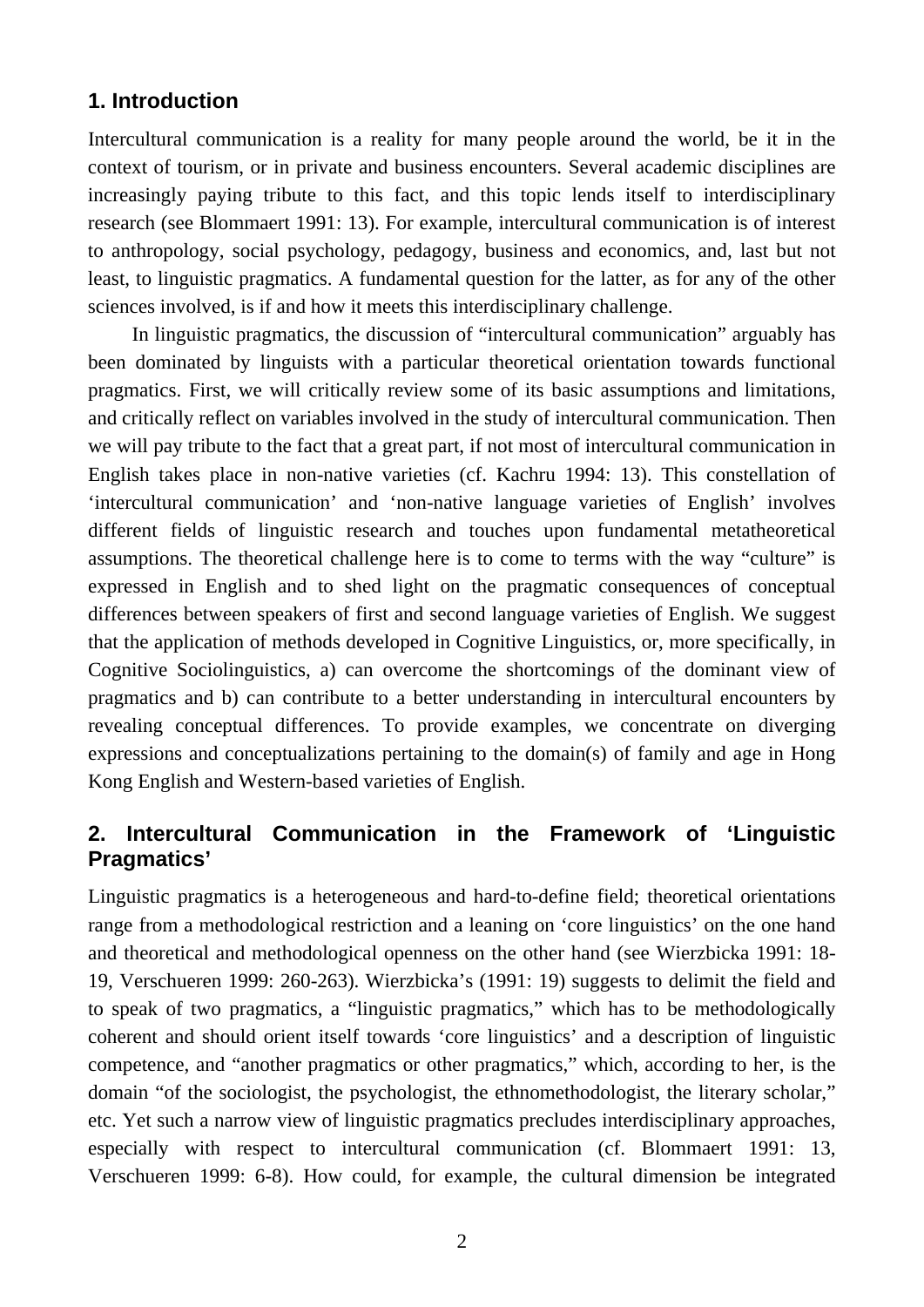without recourse to the neighboring sciences? How could, in turn, the more narrowly linguistic discipline be made fruitful and applicable to the other social sciences? Thus from our point of view, linguistic pragmatics has to remain an open and heterogeneous field (cf. Caffi 1998: 581), and 'pragmatics' (from now on also used for linguistic pragmatics) could be a cover-all term for a variety of approaches within linguistics and beyond.

The definition of pragmatics as "a general cognitive, social, and cultural perspective on linguistic phenomena in relation their usage in forms of behaviour," as offered by Verschueren (1999: 7, also Verschueren, Östmann & Blommaert 1995: ix) may count as fairly representative of the currently dominant view of the field. In this functional understanding, the concern of pragmatics is the investigation of observable communicative behavior and successful communicative functioning (cf. Blommaert & Verschueren 1991). Successful communication then basically consists of two things: communicative behavior appropriate to some communicative context, norm or rule, and the reaching of some communicative goal. This paradigm has been mapped onto the pragmatics of intercultural communication, and numerous studies are available now that document and analyze, for instance, variation in the exercise of speech acts or formulaic routines, as, e.g., the nonexistence of German "guten Appetit" in varieties of English, the use of direct and indirect speech acts, the expression and perception of politeness and face, conversational maxims, variation in the organization of discourse, addresses, small talk, linguistic means of expressing respect, the negotiation of meaning, and the solution of communicative disturbances due to intercultural differences in verbal interactions.<sup>[1](#page-4-0)</sup> Studies along these lines capture important aspects of cross-cultural and cross-linguistic variation. They have led to a differentiated view of intercultural communication and have made it clear that pragmatic rules, principles, and maxims can only be defined relative to the respective cultural context (see Clyne 1998: 250, 1994: 3).

While this type of functional analysis has its merits, it bypasses, as a general rule, fundamental issues of intercultural communication. Its focus is on "observable linguistic behavior" and the "effective functioning" of the communication process itself. This, we believe, confuses, to some degree, the means with the goals, as appropriate linguistic behavior should be auxiliary to the higher aim of coming to an understanding of the other person, the other culture. Questions that arise (not only) for linguists are: Which stance is taken towards linguistic relativism and is it realized as a problem in the first place; to which degree are "misunderstandings" in intercultural encounters (cf. House 1999; for a classification of misunderstandings see Hinnenkamp 1999: 2-3) attributable to discursive behavior on the linguistic surface and to which degree to differences in the interactants' culture-specific conceptualizations; can these misunderstandings ever be resolved, and what

<span id="page-4-0"></span><sup>1</sup> For examples, see, e.g., the case studies in Kiesling & Paulston's (2005) reader. For an analysis following these lines with a special attention to Hong Kong, see, e.g., Cheng (2003) and Scollon & Scollon (2001), which combines the functional concern with a discourse approach and ethnography.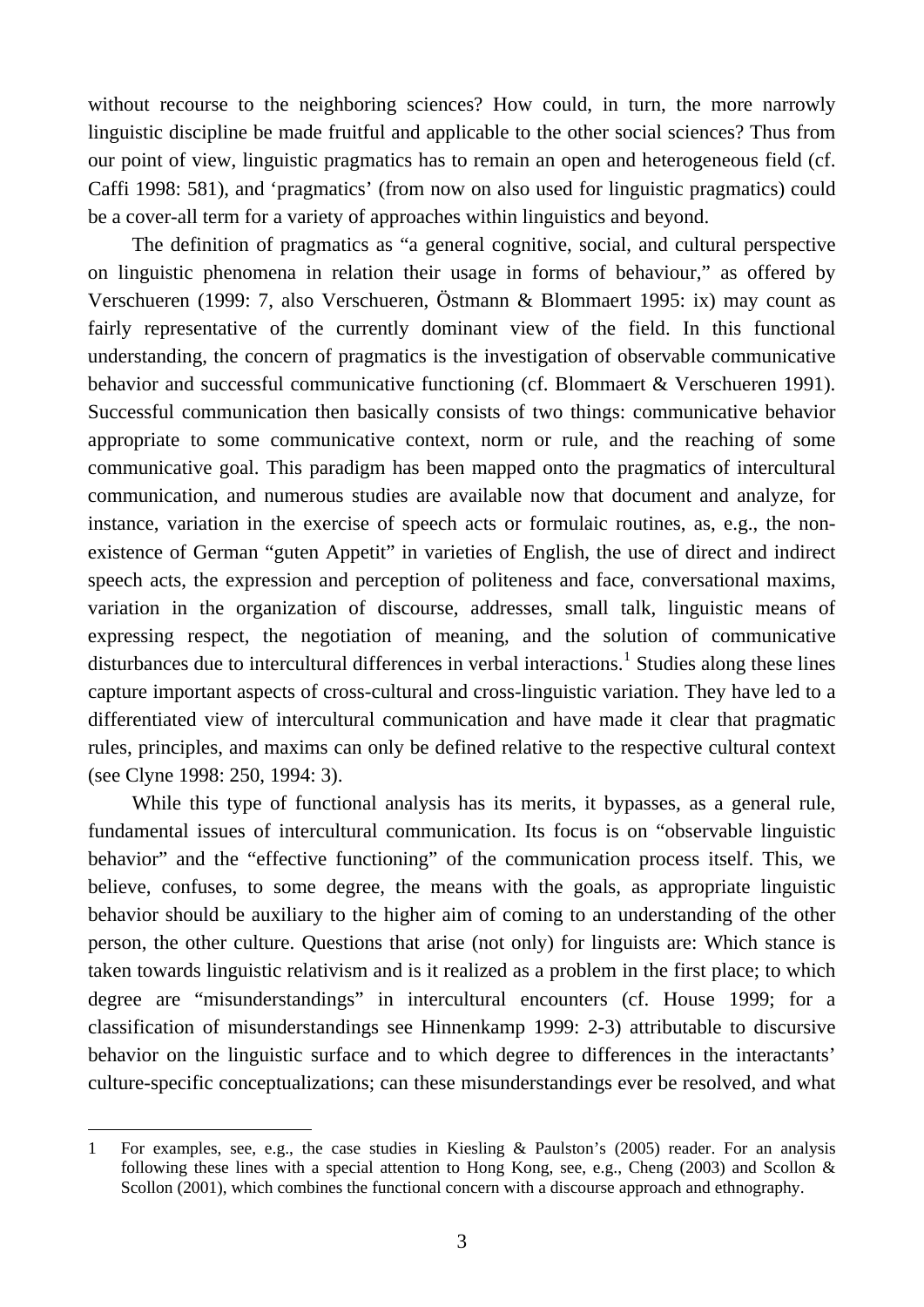is the basis for comparison (e.g., *a priori* assumed universal categories); how is the relation between language and thought to be seen? In our perception, the functionalist paradigm fails to adequately address these fundamental questions. The scope of these approaches is limited to the "how" of verbal encounters and brackets the "why." Specifically, it has difficulties coming to terms, both in theory and application, with the often diverging cultural conceptualizations of the interactants and the impact of this divergence on intercultural understanding.

One deeper cause of this restriction, at the theoretical level, is the place the notion 'culture' is actually granted in the functionally oriented accounts of intercultural pragmatics, the programmatic commitment to an interdisciplinary approach notwithstanding. As Blommaert (1991: 22) at first aptly states, "when two individuals with a different cultural background meet, two different sets of concepts, categories, customs, routines and presuppositions are involved." He is right with his view that besides situation-specific cultural elements in the interaction, an *a priori* 'ethnic habitus' (in the sense of Bourdieu) of the participants exists. Therefore, so Blommaert (1991: 26), a number of findings "would point towards fundamental cultural categories and concepts … which hold true for the whole speech community to which the interlocutors belong." Given this fully agreeable argument, it is an unnecessary theoretical restriction when Blommaert (1991: 23) also postulates that "the object of the study of intercultural communication is not the culturespecific categories … but the way in which these categories etc. contribute to the construction of a situation-dependent consensus" (also see Scollon & Scollon 2001: 12-14 for a related deliberate restriction). In other words: the problem of diverging cultural conceptualizations is acknowledged and recognized, yet its full exploration is simultaneously restricted on methodological grounds. In fact, integral aspects of the cultural dimension of language are thus *a priori* and deliberately excluded from the study of intercultural pragmatics and delegated elsewhere. According to Blommaert (1991: 27) it is, for instance, the task of anthropology to clarify the ethnic *habitus*. Excluding culturespecific categories this way would mean that in every study they need to be either presupposed, which obviously runs the risk of introducing stereotypical preconceptions, or an investigation of them would have to precede any specific pragmatic study of intercultural communication. Yet why not use linguistic examples from speakers of different cultural backgrounds and analyze them, for instance, with the tools cognitive-cultural approaches to linguistics provide, in order to at least get a partial glimpse of the structures of the culturespecific categories involved? Notions like "cultural model," "folk model," and "cultural schema" may be and have been fruitfully applied to analyses at various levels of linguistic inquiry (see Dirven, Wolf & Polzenhagen 2006fc. for an overview; and also Palmer 1996), and deliberately excluding them deprives the study of intercultural pragmatics of a rich analytical tool.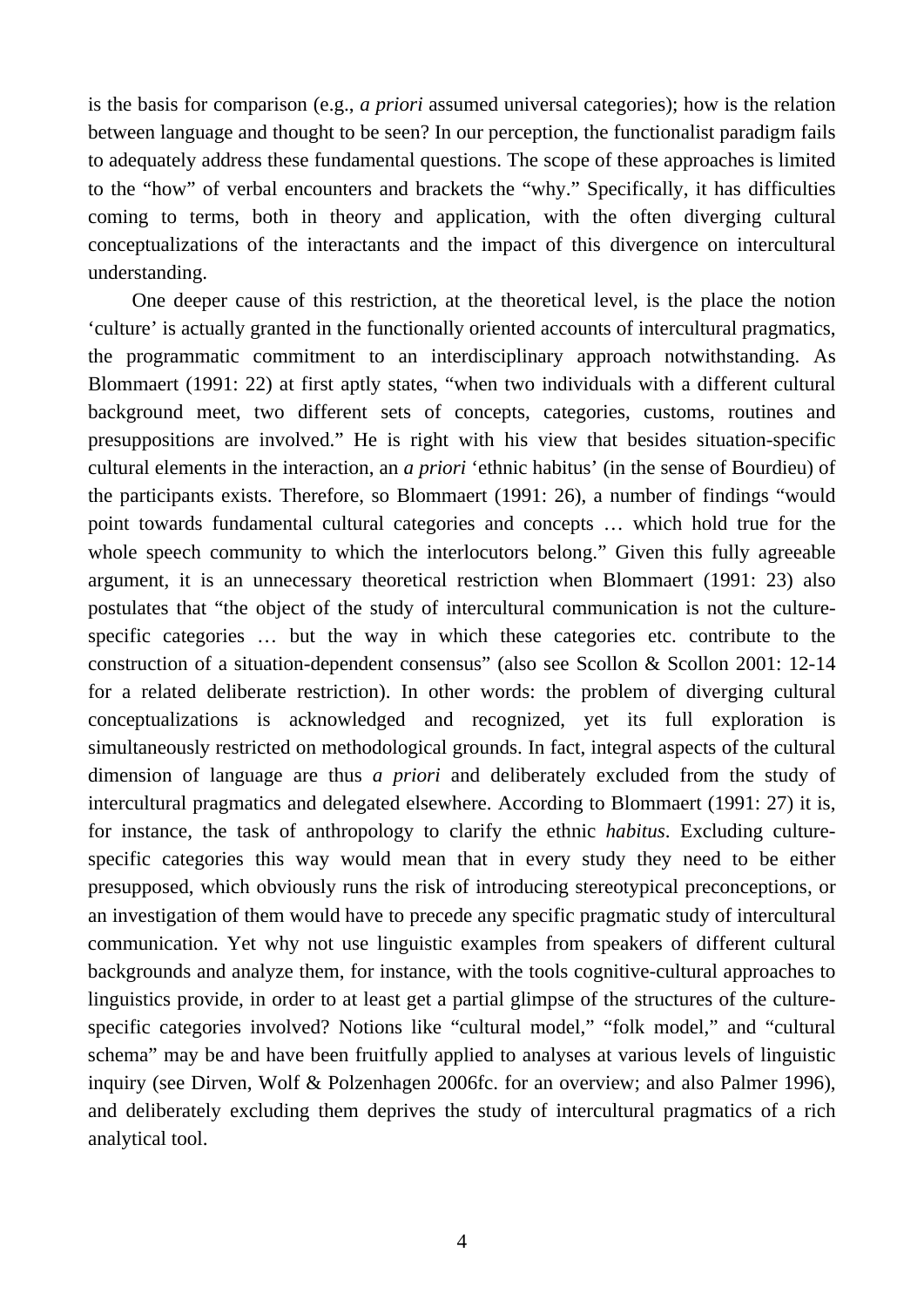As a part of the above theoretical restriction, there is, in functionally orientated approaches, a noticeable skepticism of accepting inter-individual cultural conceptualizations at group level as a valid parameter of linguistic-pragmatic analysis. Scollon & Scollon (2001: 14) seem to be guided by this skepticism when they state that in their book they "set aside – not as unimportant but rather as not directly relevant – aspects of cultural, group, or social differences that are not directly involved in social interactions between members of different groups" and that their emphasis "is on people in social interaction with each other, not upon abstract or independently conceived differences between members of different groups." This focus crystallizes in their distinction between studies of "cross-cultural communication," in which different systems are compared, and studies of "intercultural communication," which analyze direct interaction (Scollon & Scollon 2001: 12-13). The argument goes that the former "does not directly come to grips with what happens when people are actually communicating across the boundaries of social groups" and that "in many situations some aspects of so-called cultural differences are of no relevance at all whereas other aspects that might be thought extremely minor might assume central importance." (Scollon & Scollon [2](#page-6-0)001: 13-14).<sup>2</sup> Yet this also applies to the culture-specific or language-specific discursive or pragmatic norms and rules on which the functional approach is focussed and based, prior to analysis. If and how they are eventually followed is a matter of each individual talk exchange. Also, their violation does not necessarily lead to the failure or disturbance of a particular communicative event, and their pursuance does not guarantee successful communication beyond, maybe, mere effective functioning. Likewise, the analysis of the actual impact of cultural conceptualizations on an intercultural encounter requires prior assumptions about the cultural models of the participants. Verschueren (2003: 8) argues against taking groups seriously as a locus of culture, on the grounds that this "amounts to giving in to stereotyping and homogenization." In the same vein, he questions culture as a "social-world correlate to linguistic choices" and warns against a pre-theoretic reification or even mythologizing of culture in linguistic analyses (Verschueren 1999: 92). According to him, "a truly pragmatic approach to linguistic behavior does not place social variability at the level of idealized groups, but along a range of intersecting dimensions contributing to interlocutors' *social identities*" (his italics).<sup>[3](#page-6-1)</sup> We take issue with this view on several grounds. First of all, it reduces variability to the level of the individual. This deliberate restriction, we feel, is also at odds with Verschueren's (2003: 7) own statement –

<span id="page-6-0"></span><sup>2</sup> Note, however, that Scollon & Scollon (2001) explicitly include, in their analysis, dimensions like world-view, ideology, and kinship models, i.e. the aspects that our own approach seeks to foreground.

<span id="page-6-1"></span><sup>3</sup> The cultural dimensions he deems relevant "include the contrast between oral and literate societies, rural versus urban patterns of life, or a mainstream versus a sub-cultural environment," and social dimensions like "social class, ethnicity and race, nationality, linguistic group, religion, age, level of education, profession, kinship, gender" (Verschueren 1999: 92). Yet he misses a) that these "social identities" are reifications as well, and b) that these dimensions are, to a high degree, culturally defined (what, for example, is ethnicity other than a cultural category?). Again, the conceptual level, where culturally relevant categorizations are made, is completely disregarded.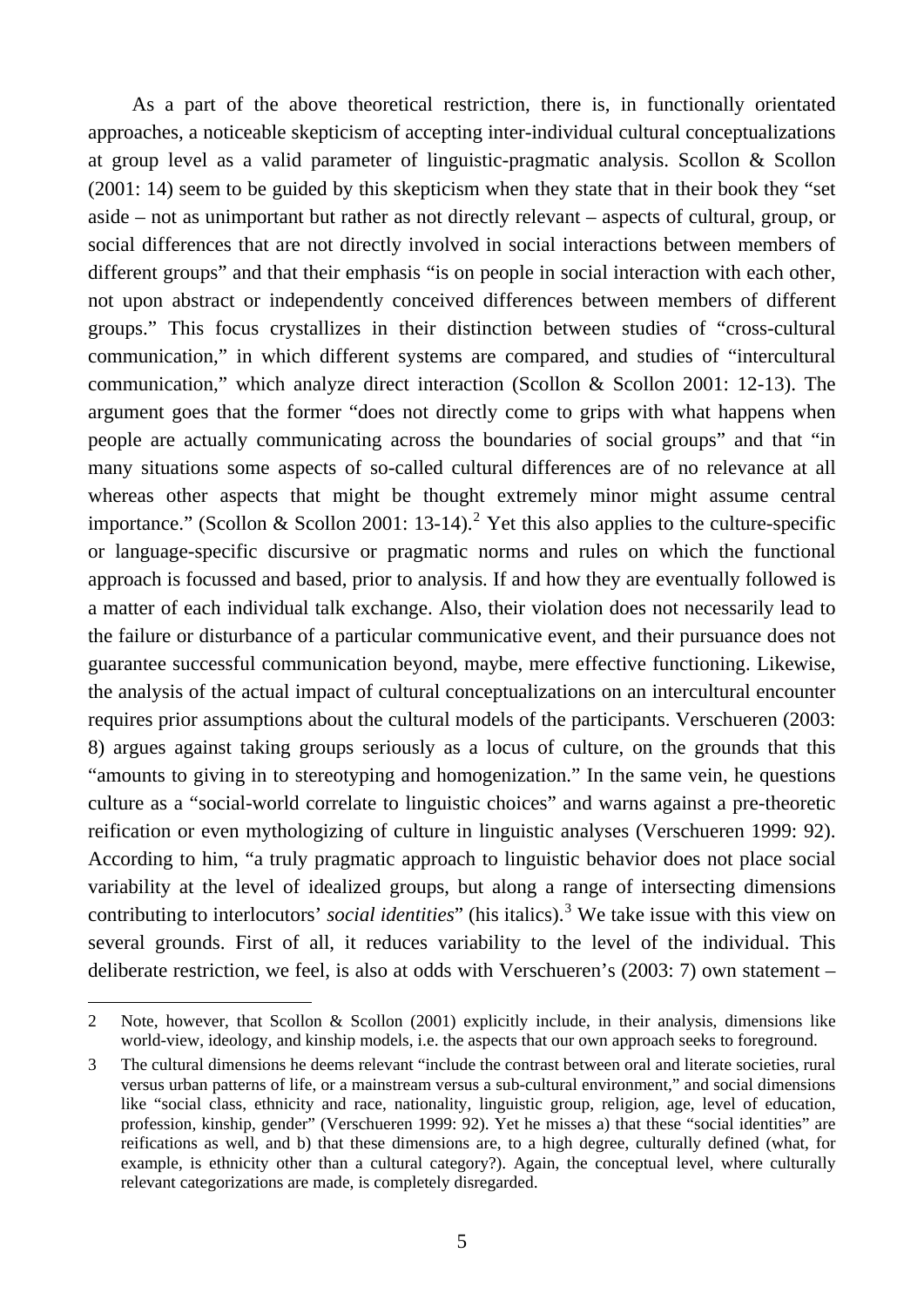with which we agree – that "just as social structures and dynamics are processed by individual minds, *many seemingly individual processes require a social level of 'distributed cognition' in order to 'work'* " (our emphasis). This level of 'distributed cognition' cannot be bypassed in the study of intercultural communication. Again, cultural-model research since Quinn & Holland (1987) lends itself for application, with key notions like that of 'distributed representation' (Sharifian 2003). Furthermore, group-specific conceptualizations, whether or not they are shared by an individual member, bear on communication directly and in various ways. Specifically, they influence linguistic choices, for instance via entrenched linguistic expressions they yield (see Polzenhagen & Wolf 2006fc. and Wolf & Polzenhagen 2006fc. for examples from African English). While we agree that due caution is at place in order to avoid cultural stereotyping and essentialism, we thus do not accept the view that a pragmatic approach should exclude the recognition of cultural conceptualizations at group level.

As stated above, we are not arguing against the usefulness or legitimacy of functional approaches to the analysis of intercultural encounters.<sup>[4](#page-7-0)</sup> However, our point is that this focus is much too narrow if intercultural *understanding* is to be achieved. From a functional perspective, the ultimate aim in intercultural encounters is effective functioning, while it remains an open question what 'effective functioning' is.<sup>[5](#page-7-1)</sup> Yet a truly interdisciplinary understanding of pragmatics should not only see intercultural encounters in the light of successful functioning of the partners in a microscopic communicative situation, but also with respect to the understanding or misunderstanding of the cultures involved (cf. Blommaert 1991: 26). In other words, a hermeneutic dimension has to be recognized. It does not suffice to see problems of intercultural communication as a question of variability and to reduce them to "a lack of attention for … the pervasiveness of variability" (Verschueren 1999: 228). Since hermeneutics has to do with meaning, the issue is to strengthen the semantic component in a theory of intercultural communication, which has been neglected in pragmatics so far (cf. Clyne 1994: 3). For this reason, we strongly agree with Clyne's (1998: 250, 1994: 3) demand for an analysis of underlying cultural valuesystems and Caffi's (1998: 583-584) call for a conceptual-lexical approach.

<span id="page-7-0"></span><sup>4</sup> Note, however, the danger of a reductive functionalism. The narrow line between a theoretically more open functionalism and a reductive functionalism, if not Darwinism, becomes clear when one compares the following two statements by Verschueren: In Verschueren (1999: 8), the question underlying the functionalist approach reads "how does language function in the life of human beings," while in Verschueren (1987: 39) it is posed as "what and how does language contribute to human survival". In the latter, the notion of adaptability is explicitly placed in the context of Darwin's theory (Verschueren 1987: ch.1). If one looks at this philosophically rather restricted understanding of pragmatics, not much is left for openness and interdisciplinariness. In the Handbook of Pragmatics, Verschueren (1995:13-13) admits a functionalist bias; though he tries, we find unsuccessfully, to distinguish his kind of functionalism from the functionalist approach in the social sciences by paying lip service to an "interpretive" perspective.

<span id="page-7-1"></span><sup>5</sup> In this sense, the approach represented by Blommaert and Verschueren is hardly different from the intercultural training programs criticized by Blommaert (1991: 18-21).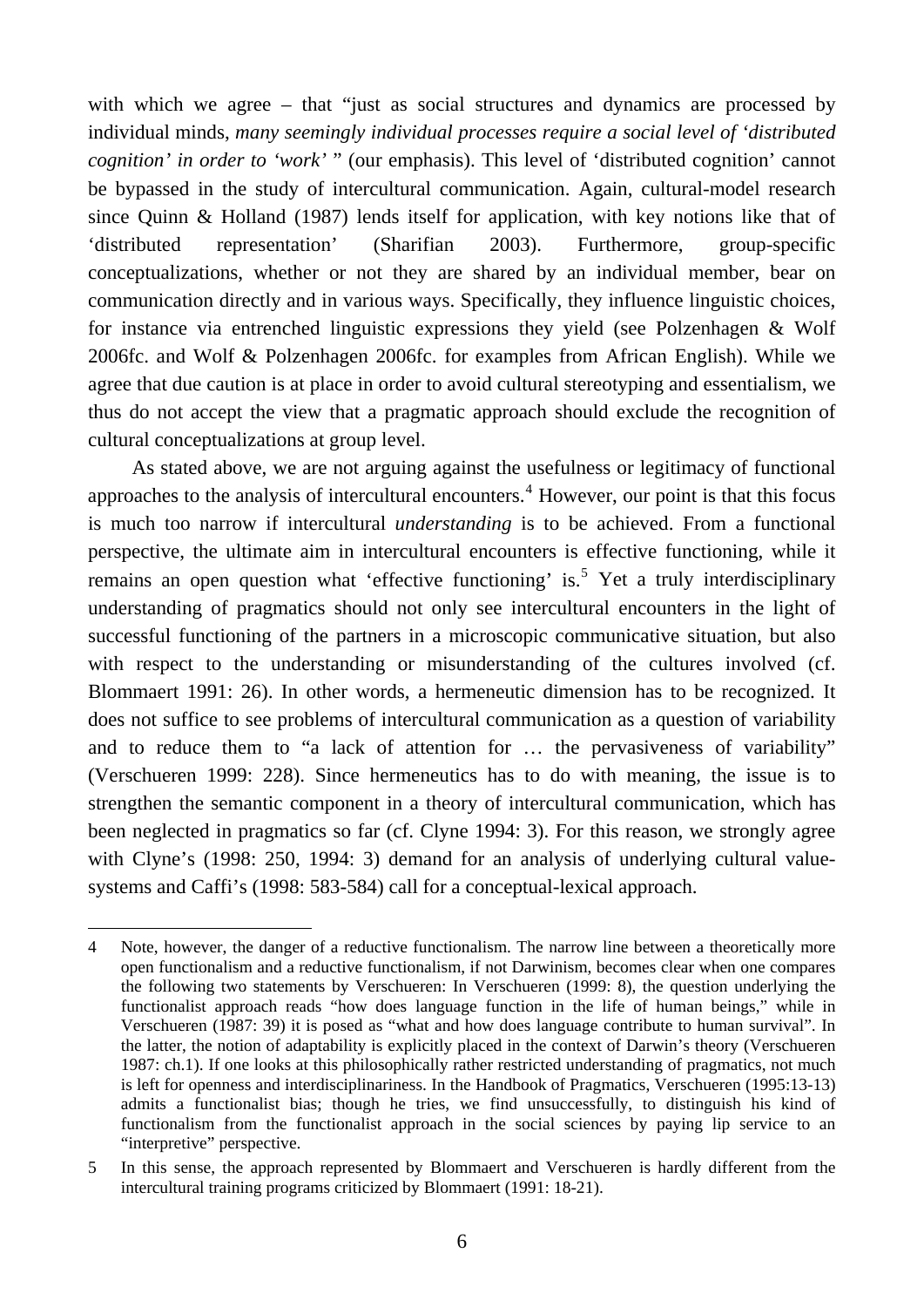## **3. Metatheoretical Problems of Intercultural Communication**

A crucial problem, which pragmatics of intercultural communication has to deal with, and which has already been hinted at in the previous section, is that of relativism. Since this is a fundamental and widely discussed philosophical problem, only a few aspects which are immediately relevant to the topic in question can be addressed here. Possibly the complexity of this problem is one reason for not mentioning the difficulties which result from it for the study of intercultural communication in many works on this topic. Still, if one talks about different cultures, it is inevitable to deal with relativism on two interrelated levels. First the level of theory formation, and here, in particular, the question if relativism is realized as a problem in the first place,<sup>[6](#page-8-0)</sup> and the question if cultural differences in the conceptual systems are accounted for by a theoretical model. With respect to the latter question, we have argued that it is not adequately addressed by the currently dominant approaches to intercultural communication, since many of the relevant issues are deliberately excluded from their scope. The other level concerns the act of intercultural communication itself and what is considered to be successful communication. Here we observed a similar limitation of the functionalist approach. Its scope is on appropriate linguistic behavior and the, in our perception, higher aim of coming to an understanding of the other person, the other culture is scarcely addressed. The functionalist approach is largely mute on such fundamental questions whether an understanding of a different culture is possible at all, how far this understanding goes, and which role language plays in this.

First, a few further remarks concerning the theoretical level (without picking up on all issues): To have a framework for comparison at all, pragmatic works often assume universally valid pragmatic principles of interaction, as, e.g., face, distance, indirectness, solidarity, intimacy, formality, politeness, etc. As Wierzbicka (1991: 6) rightly remarks, these labels are not or only circularly and obscurely defined. To present a self-chosen example, we could take Brown & Levinson's (e.g., 1998) well-known studies of politeness. "Positive politeness" is characterized as an expression of solidarity (Brown & Levinson 1998: 489). Politeness thereby is related to "face" ("self-esteem"). Face, in turn, is defined as "a highly abstract concept, which consists of two specific kinds of desires ('face-wants') attributed by interactants to one another: the desire to be unimpeded in one's actions (negative face) and the desire (in some respects) to be approve of (positive face)." This assumption are supposed to be universally valid (Brown & Levinson 1998: 500). In this kind of language game one obscure concept defines another one. Furthermore, this approach is ethnocentric, because it uses concepts and the accompanying terms which stem from a Western, psychologistic discourse. This becomes evident when Brown & Levinson (1998:500) refer to the face-wants of an Apache. These concepts may have some validity to people who have been exposed to this kind of discourse, but mapping these explanations on

<span id="page-8-0"></span><sup>6</sup> For a discussion of objectivism in pragmatics, see Schneider (1991).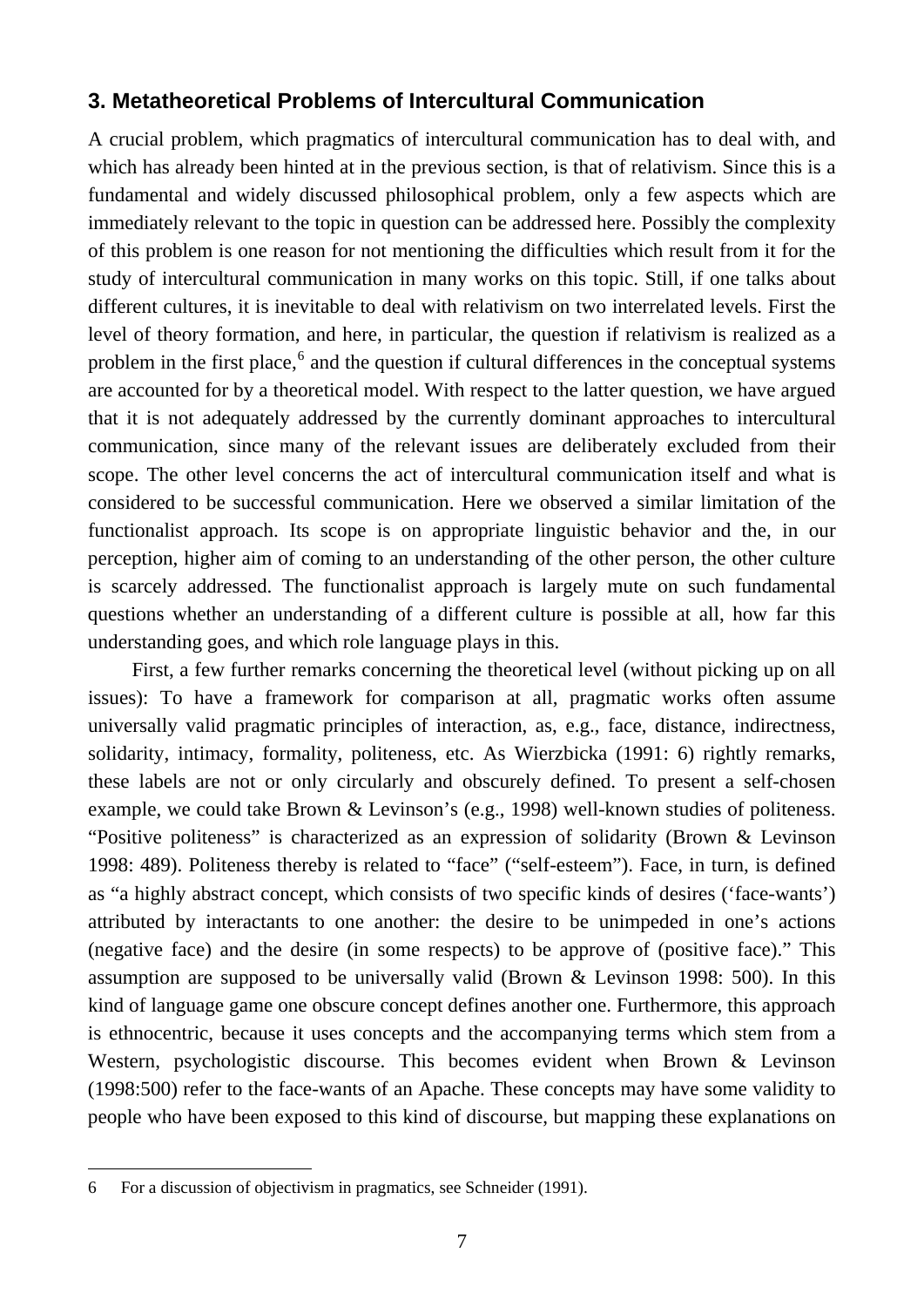a different culture reminds one of the inadequacy to explain an Haitian case of spirit possession as some form of neurotic disturbance (see Berger & Luckmann 1966: 196-200, and also Gergen 1994: 73-75). Wierzbicka (1991: 6) is right again when she says that these kinds of definitions are language-specific – we should perhaps better say 'culture-specific' – and do not offer a language-independent, universal perspective on the expression of meaning. Yet it is questionable if there is a language-independent perspective at all: so one can hardly agree with Wierzbicka's search for a neutral meta-language with universal concepts. Apart from that, the application of the terms just cited are quite negotiable, a freedom Gergen (1985) has called the "pandemonium principle": a speech act could be defined as an act of politeness or of submissiveness, for example, (or as something else), depending on the point of view and rhetorical skill of the observer.

Maybe pragmatic universals do not go further than the principles typologized by Du Bois (1998: 713-714), namely first, that all languages have pragmatic principles, second that there is a dimension of context ("pragmatic space"), and third, that pragmatic principles are brought into linguistic structure through grammaticalization (also see Palmer 1996: 191- 193)

Besides difficulties with universal pragmatic principles there are also theoretical problems on the conceptual level. The challenge here is that there is no culturally neutral basis from which we can describe and compare cultures – or rather: the conceptual systems of speakers from different cultures (cf. Blommaert 1991: 28; Wierzbicka 1991: 9). Our own conceptualization will always influence our view of "the other." Yet this is a general philosophical problem, and does not only apply to the understanding of people from different cultures. "Shared knowledge," without which communication is hardly possible, thus is not an innocent notion (cf. Verschueren 1991: 194).

## **4. Intercultural Communication in English and the Notion of 'Culture'**

The intercultural approaches within the paradigm "pragmatics of communicative behavior," to call it like this, are limited in yet another way: pragmatic rules, which exist in the individual languages, are detached from the framework of discourse and contrasted with each other (cf. Clyne 1998: 245). What is eclipsed is the sociolinguistic fact that a considerable, if not the major part of actual intercultural discourse takes place in English. As House (1999: 74) has rightly noted, "studies of intercultural communication in the scientific community have practically ignored EFL [English as lingua franca] interactions." Until the 90s, research did not go beyond mainly studying the contrast between the pragmatic rules of English and a small number of languages (cf. Clyne 1998: 246). While now an increasing amount of languages is being considered for comparative analysis, scarce attention has been paid so far to the pragmatics of varieties of one language which are rooted in different socio-cultural settings. With its various native and second-language varieties, English is the case *par excellence* in this respect, and the present dominant role of this language in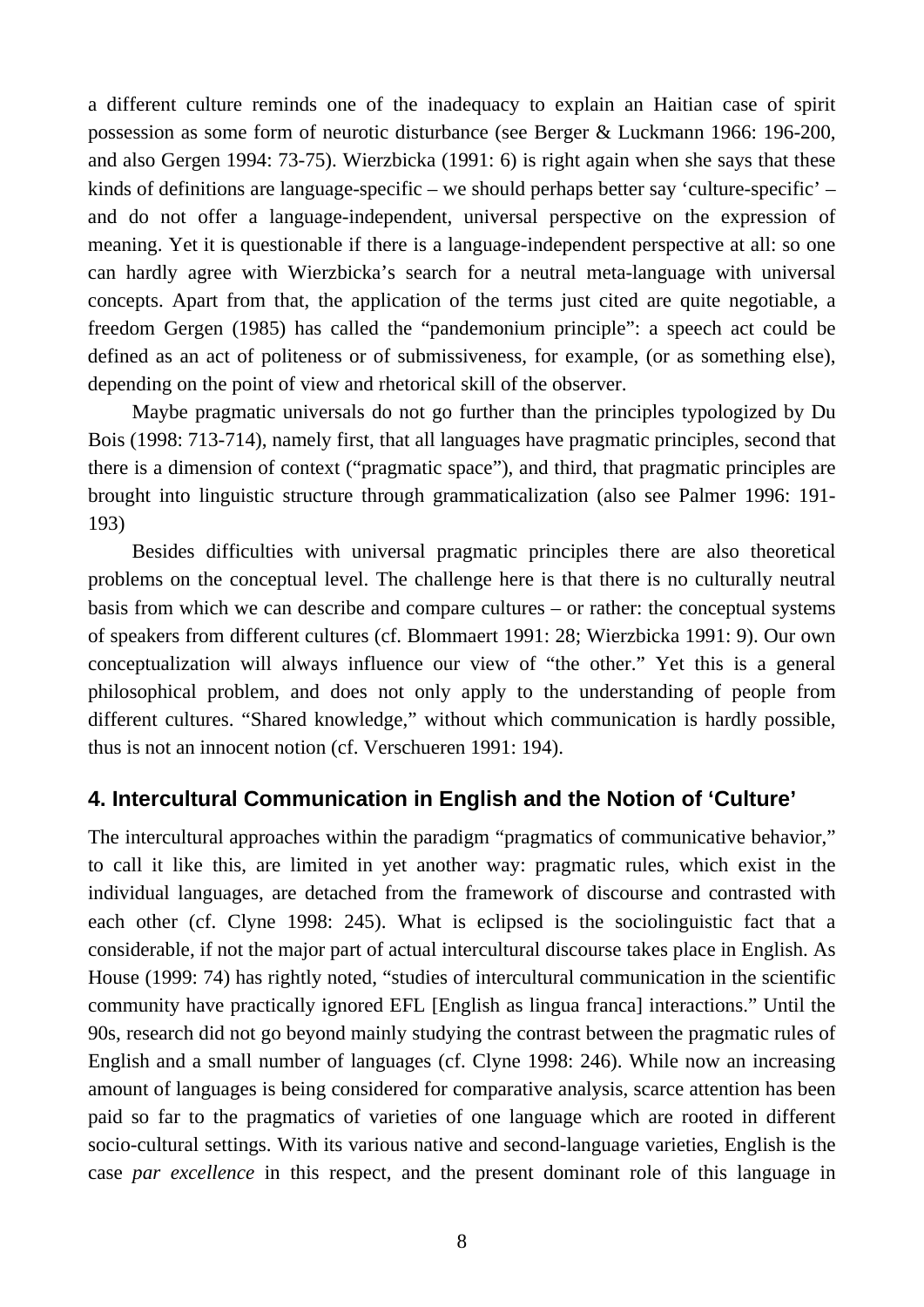intercultural communication world-wide calls for a systematic consideration of crossvarietal differences at this level of analysis. The specific challenge here is that the same linguistic surface material may have quite different conventional pragmatic effects or "meanings" for speakers of different varieties.<sup>[7](#page-10-0)</sup> English studies, sociolinguistics, pedagogy and TESOL are increasingly making this fact the center of their theoretic considerations (see, e.g., the collection of articles in Garcia & Otheguy 1989; Alatis 1994; Gnutzmann 1999).

If it is the case that a second or third language is the medium for intercultural encounters, then further differentiation and theoretic positioning are necessary. With respect to the English language, the concept of "linguistic imperialism" is loudly propagated, where English is viewed as a "killer language" (see, e.g., Phillipson & Skutnabb-Kangas 2001, 1999; and, for a critical discussion, Lucko 2003; House 2003; and Polzenhagen & Dirven 2006fc.). Killer language in the sense that English extinguishes the indigenous cultures where it spreads globally. This view assumes that a language is always tied to one culture alone. If its proponents were right, problems of intercultural communication would diminish proportionally to the spread of English in the world. If everyone spoke English, everyone would share the same cultural reference-system; culture-based cognitive differences would no longer exist.

Those who espouse the killer-language view usually neither consider the influence of the mother tongue nor the fact that different cultural models can be expressed in English as a second language (see, e.g., Wolf 2001; Wolf & Simo Bobda 2001; Polzenhagen & Wolf 2006fc.). If one accepts the more realistic view that English is not identical with Western culture of an Anglo-Saxon kind, a number of problems relating to intercultural communication has to be tackled by researchers, which we can only briefly sketch here: What are the differences and how do they find expression in the English language, which pragmatic abilities and norms have to be taught in TESOL, which balance has to be maintained thereby between the intranational and the international functions of English, and, finally, what exactly is "intercultural competence" (House 1999: 86; Gnutzmann 1999: 165- 167) or "intercultural communicative competence" (Doyé 1999: 94-95; Song-Mei 2002: 96) in second language education?

To avoid intercultural "problems," some proponents of an "International English" call for a reduction, if not deletion of culture-specific elements in such an idealized variety (see, e.g. Yano 2001), yet neglect that the lexico-semantic range they suggest for it is

<span id="page-10-0"></span><sup>7</sup> Consider, as an illustration, the following example reported by Skandera (2003: 149-150, 204): In Kenyan English, the conventional expression *not mind*, as in "I would not mind", is typically used to express a strong desire or to readily and gratefully accept an offer or invitation. By a native speaker of English, this item is likely to be interpreted as signaling indifference, a discrepancy which may evidently effect mutual understanding and impede successful communication. This and similar instances may be readily accounted for in a functional approach. Other dimensions of variation, namely those that involve different underlying cultural conceptualizations, however, may not (see Wolf & Polzenhagen 2006fc. and Polzenhagen & Wolf 2006fc. for examples from African English).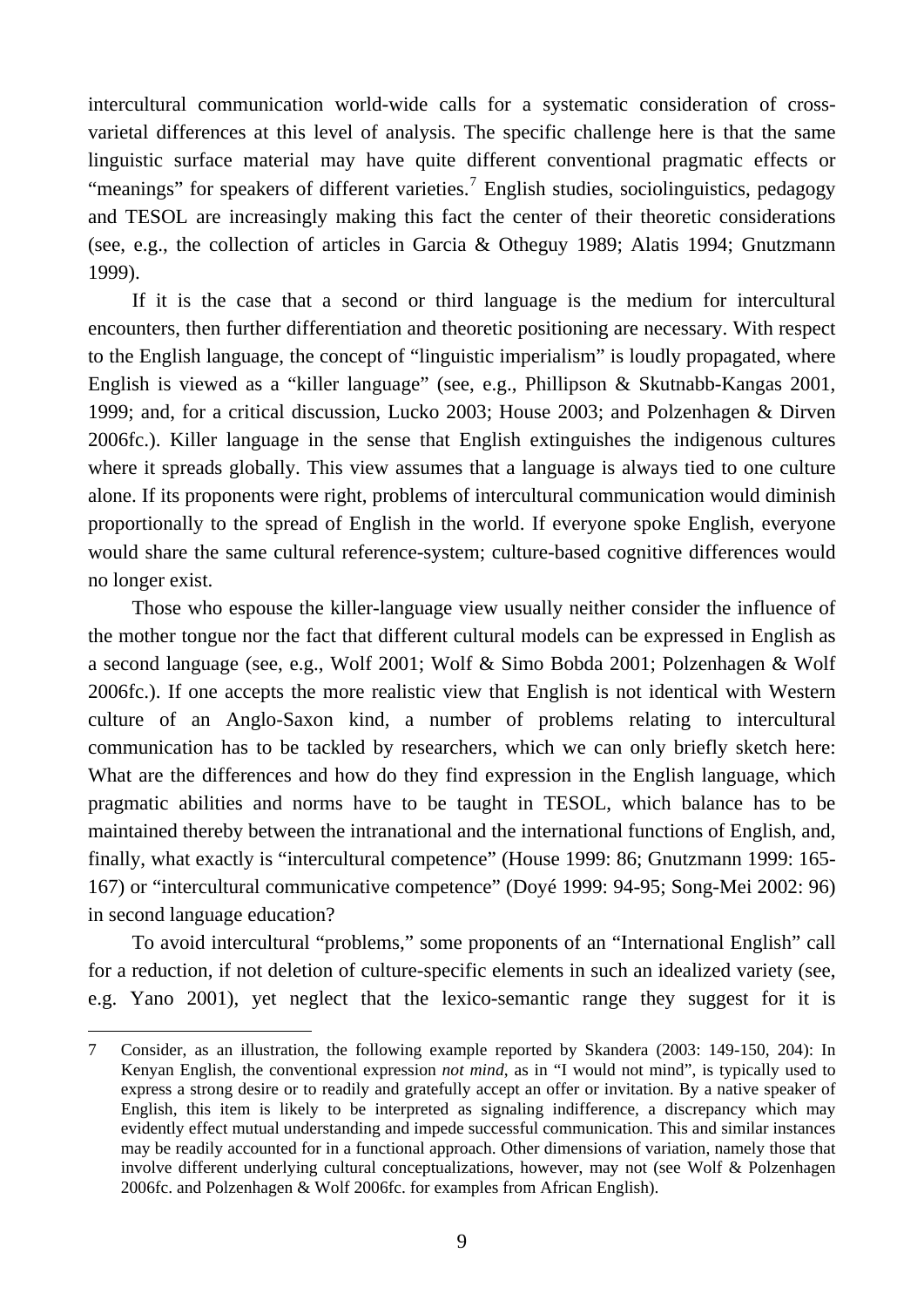representative of a Western and modernist discourse. Others are aware of the latter implication, and explicitly base "International English" on the culture of the "global village" (see, e.g., Johnson 1990). Apart from the odd question how the background culture can be excluded at all and on which basis this should be feasible, both strands completely miss the point that intercultural communication should be concerned with broadening the cultural horizon of individual speakers by the exposure to hitherto unknown words and concepts, not with deliberately restricting it. In more recent approaches to English language teaching, too, a shift to a positive stance towards the cultural dimension of language and its explicit recognition in training programs is noticeable (e.g. Willems 2002).

As to the notion of 'culture' itself, it should not be too specifically defined. Culture, understood as a particular view of reality as shared by a group of people, is necessarily contingent upon political, sociological, historical and geographical categories. Therefore, one does not have to distinguish between "small cultures" and "large cultures" (cf. Bowers 1999: 221-222). One could, for example, speak of a sub-Saharan African culture, a family culture, a youth culture, or a national culture, and some of these classifications are similarly vague as the category culture itself. In turn, often assumed cultural traits determine these classifications, as in the case of a Europe and a European culture (and it is an open question if this includes or excludes Turkey, to name a concrete example which is heavily debated in Europe). Thus, besides vagueness, there is circularity.

If gender is taken as a social category of cultural distinction, communication between men and women would be a case of intercultural communication. Indeed, some feminist linguists claim that there is an authentic female culture, which showed in language use (cf. Cameron 1995: 193-195). In the literature, however, intercultural communication is mostly understood as communication across national boundaries but also across broader regional cultures. Bowers (1999: 222-223), for example, distinguishes between a "national" (e.g., a British, German or Malayan), an "international" (e.g., European, Latin-American, (East)Asian) and a "transnational" (e.g., academic, business or youth) cultural level. If one wants to go by these distinctions, our scope and examples could thus be placed on the international level.

## **5.** *Age, Family* **and** *Ancestors* **in Hong Kong English and Western-Based Varieties of English – Examples of Intercultural Differences**

Our starting point is findings from a study on the Hong Kong English (ICE-HK) corpus of the International Corpus of English project by Bolton & Wolf (*in prep*.). Bolton and Wolf looked at cultural keywords and culture-specific conceptualizations pertaining to the domains of family and money in the ICE-HK as compared to the British English component (ICE-GB).<sup>[8](#page-11-0)</sup> They found that items like *family, sister, brother, papa, relative, parent, mama,* 

<span id="page-11-0"></span> $\overline{a}$ 8 See Bolton & Wolf (*in prep*.) for further information concerning the corpora, the methodology, and the notion of 'cultural keyword.'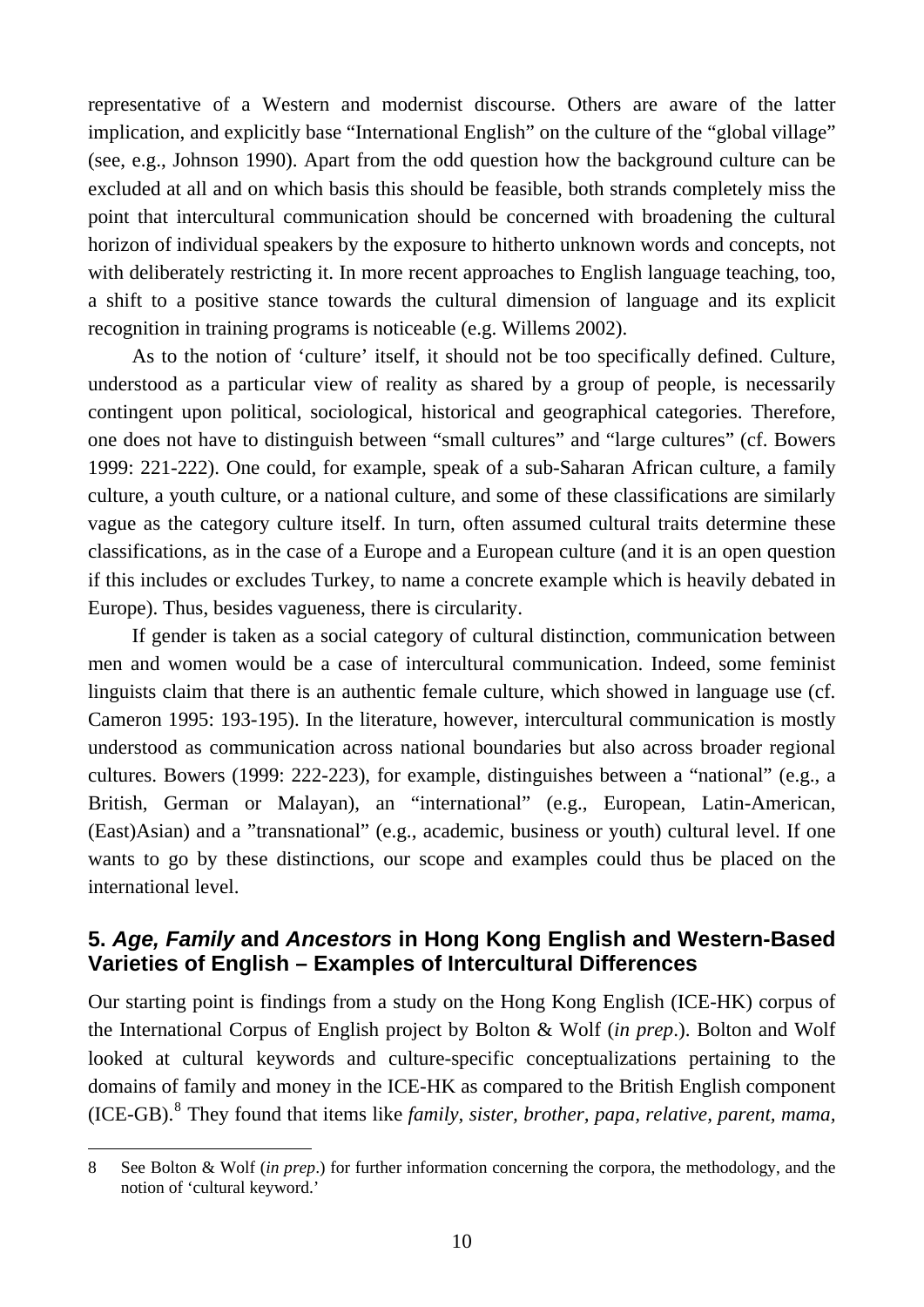*mother, eldest, clan, grandma, granny, great-grandfather* appear as keywords in the ICE-HK, i.e., are significantly more frequent in it than in the ICE-GB. Furthermore, they discovered collocations in the ICE-HK which cannot be found or occur less frequently in the ICE-GB, namely collocations of *ancestor(s)* with, inter alia, *people*, *family*, *offer*, *temple*, *worship*, *worshippers*, and *respects*. From a cognitive sociolinguistic perspective – in which the use of computer corpora are specifically called for (see Geeraerts 2003) – collocational patterns are indicators of parallel conceptual activation patterns (Wolf & Polzenhagen 2006fc.). The findings of Bolton and Wolf cannot be reviewed in detail here. Nevertheless, they prompted us to further explore some of the differences that were revealed from the angle of intercultural communication. For that purpose, we set up a questionnaire study, in which students from Hong Kong and Germany participated. We are of course aware that the English spoken by German students cannot be taken as isomorphic with the British English of the ICE-GB. Still, the expectation of cultural differences between Hongkongers and Germans on the one hand, and certain cultural similarities between Germans and British on the other is a legitimate one. Furthermore, the German – Hong Kong constellation has the advantage that it compares two non-native varieties (bearing in mind, however, the different status of English as a foreign language and a second language, respectively).

50 questionnaires (see the appendix for the format of the questionnaire) were distributed to a class of Cantonese students at The University of Hong Kong, and 50 identical one to German students at Humboldt University, Berlin. 39 questionnaires were returned from the Hong Kong students, and, unfortunately, only 19 from the Germans. The aim of this survey was to highlight cultural patterns of conceptualization and to confirm and further elaborate on prior corpus findings – which fully conform to standards of quantitative data analysis – and hence the questionnaire not geared towards eliciting positivistic statistical figures; a good part of it called for open answers. Hence, even though there is a discrepancy between the number of the responses from the two groups, the findings are still conclusive and useful for our purpose.

In our discussion of the questionnaire data, we will first concentrate on two of the concepts that were tested, FAMILY and AGE, and some aspects of the conceptual network they are embedded in. Finally, we will take a more detailed look at the ANCESTOR concept.

In the first question of the part testing the AGE concept, the students were presented with 18 keywords chosen from the findings on the ICE-HK and asked to indicate seven of them which they associate most with AGE. The rationale underlying this question was to determine which concepts are, relative to others, strongly linked to AGE. Figure 1 shows some of the results.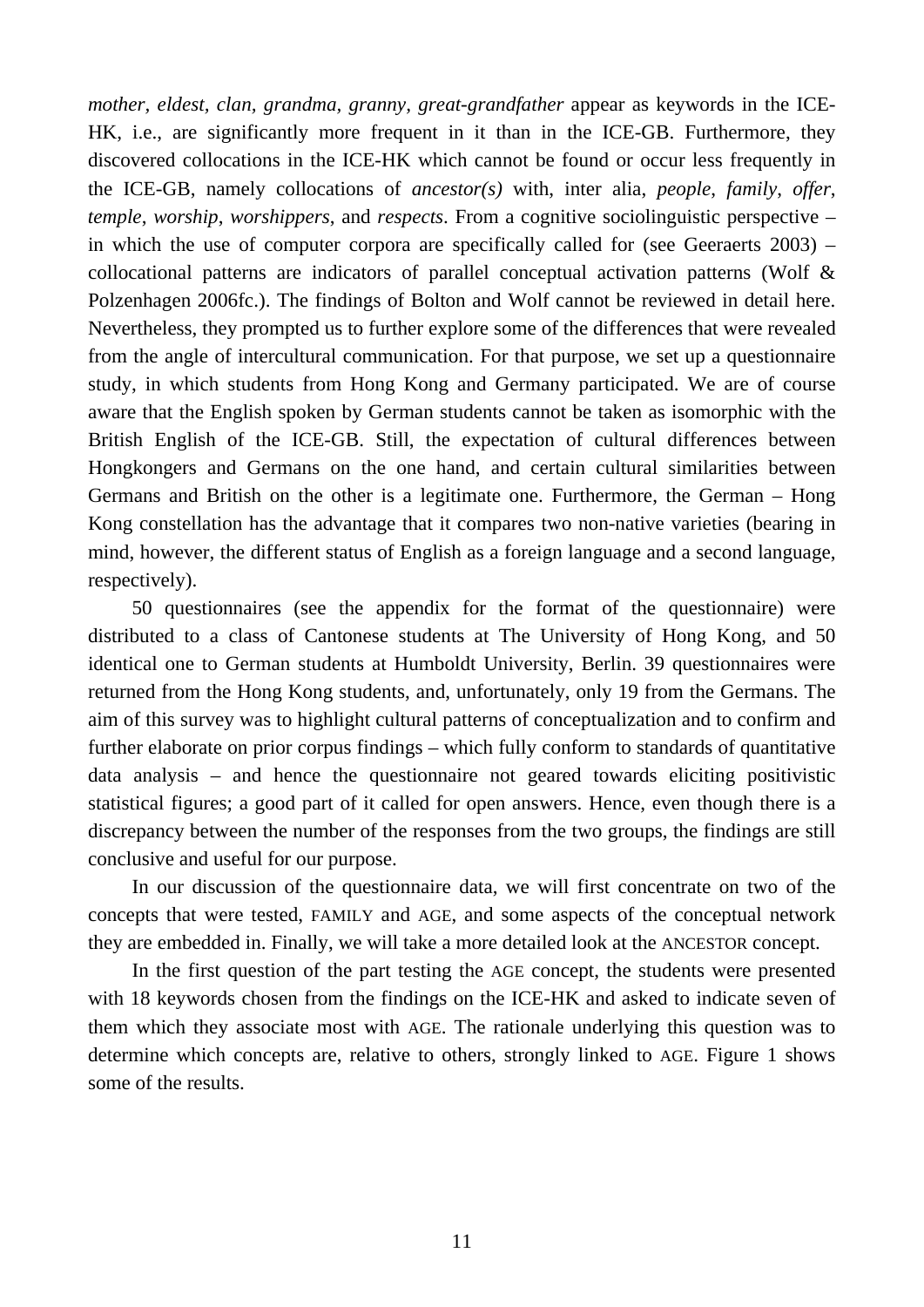

#### Figure 1.

No major differences emerged for keywords like *respect*, *health problems*, *wisdom*, which were found to be strongly associated with AGE in both groups. Other keywords, however, yielded significantly different outcomes for the German and the Hong Kong groups. For instance, for the Hong Kong group, *dependence* and *power* were found to be strongly associated with AGE, while they received minor scores in the German group. In turn, the keyword *grandchildren* was rated as a highly prominent associate of AGE by the Germans, yet was of relatively minor importance to the Hong Kong group.

Further insights come from the second question of this part, where the students were asked to indicate the degree of strength they perceive between AGE and the 18 keywords individually. Here, the picture on some of the differences observed for the first question emerged even more clearly, e.g. as regards the link between age and power (figure 2):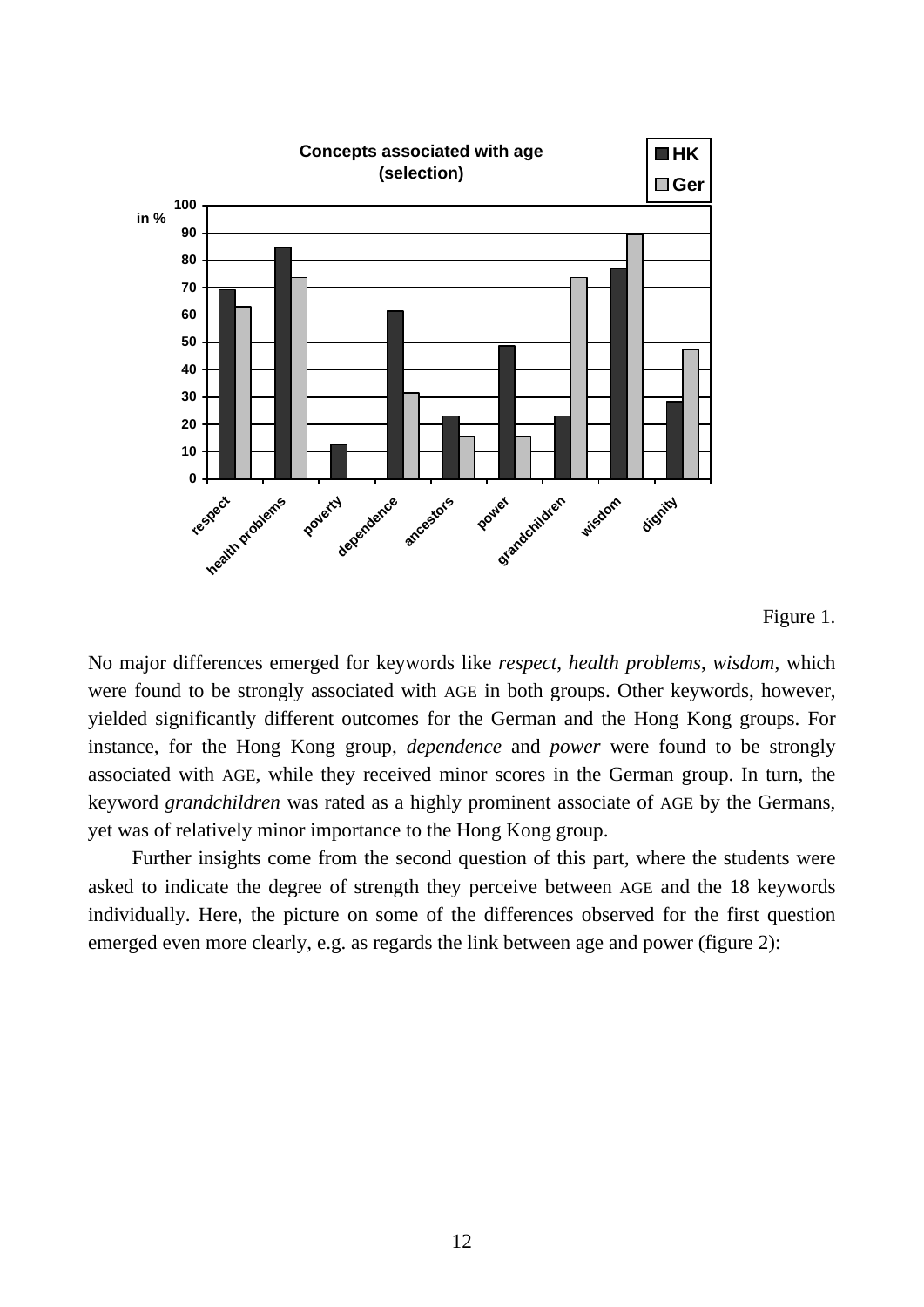

#### **Perceived link between age and power**

#### Figure 2.

Other links received fully parallel scores in the two groups, e.g. the one between *age* and *respect*, which has already been found to be equally prominent for both groups in the first question (cf. figure 1):



#### **Perceived link between age and respect**

#### Figure 3.

Clearly, these findings need further anthropological and sociological explanation that cannot be provided here; why is there such a conceptual link between age and power in the minds of the Hong Kong students, and are there possibly different motivations for the comparatively similar findings for the two groups pertaining to age and respect?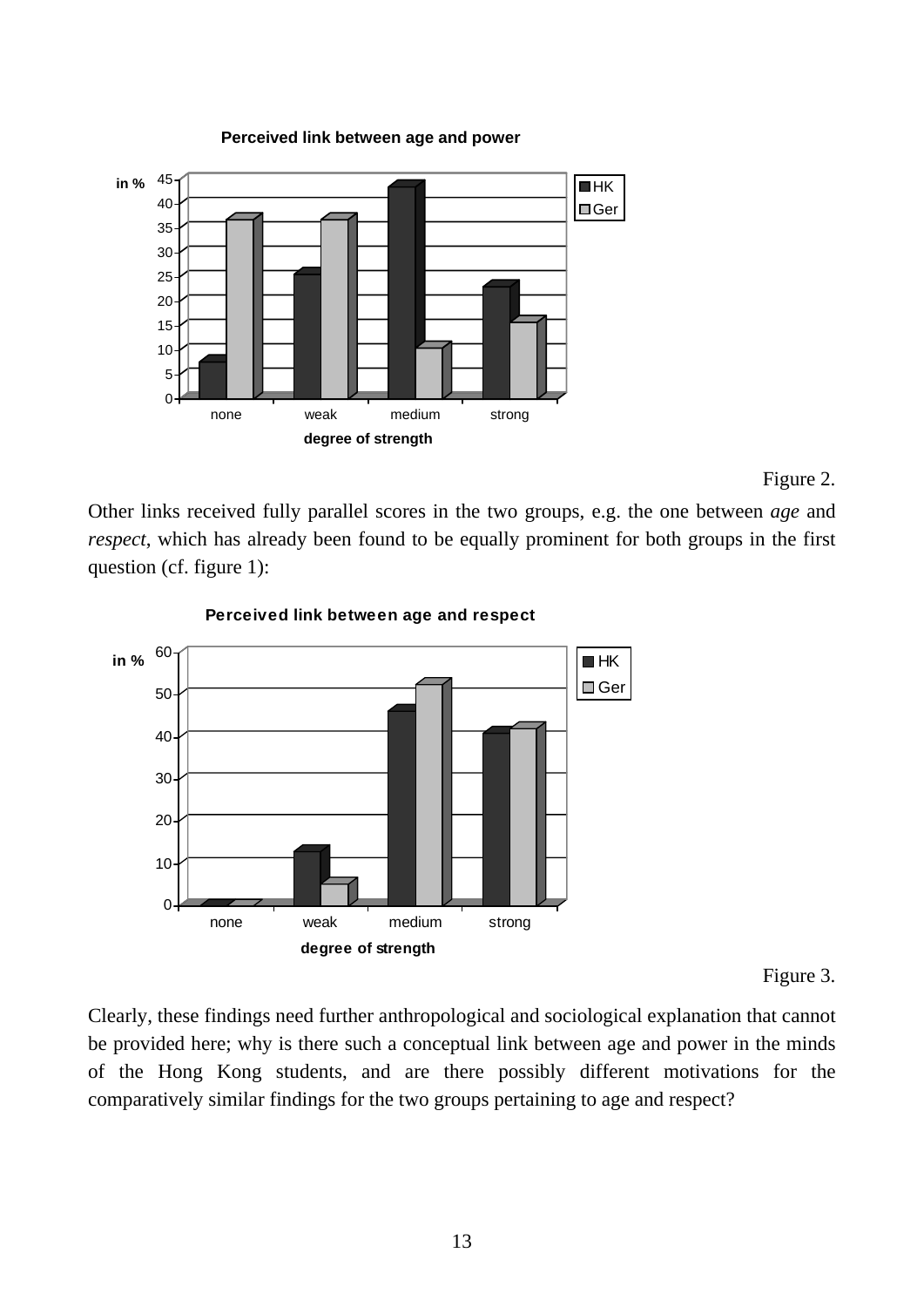The part testing the FAMILY concept revealed a parallel picture. Again, in the first question of this part, the students were asked to chose the seven most prominent links, here from a set of 17 items. Keywords like *respect* and *values* yielded no significantly different results. By contrast, *obedience* and *money* were found to be highly prominent in the Hong Kong group, while they received very low scores in the German group. In turn, *friends* was among the more prominent keywords for the German group, whereas it did not show to be important among the Honkongers.



#### Figure 4.

The second question of this part testing the perceived strength of links individually again allowed for a more detailed picture on similarities and differences. Figures 5 and 6 present the results for the keywords *obedience* and *money*, which were found above to be prominent for the Hongkongers and of minor importance to the Germans. Bolton & Wolf (*in prep.*) ascribe the collocational and conceptual link between *family* and *money* to the Chinese cultural practice of "family support," i.e., the obligation of the children to take care and to financially provide for the parents once the former earn their own income.<sup>[9](#page-15-0)</sup>

<span id="page-15-0"></span><sup>9</sup> For further explanations of the prominence of *money* and *family* in Hong Kong English, see Bolton & Wolf (*in prep*.).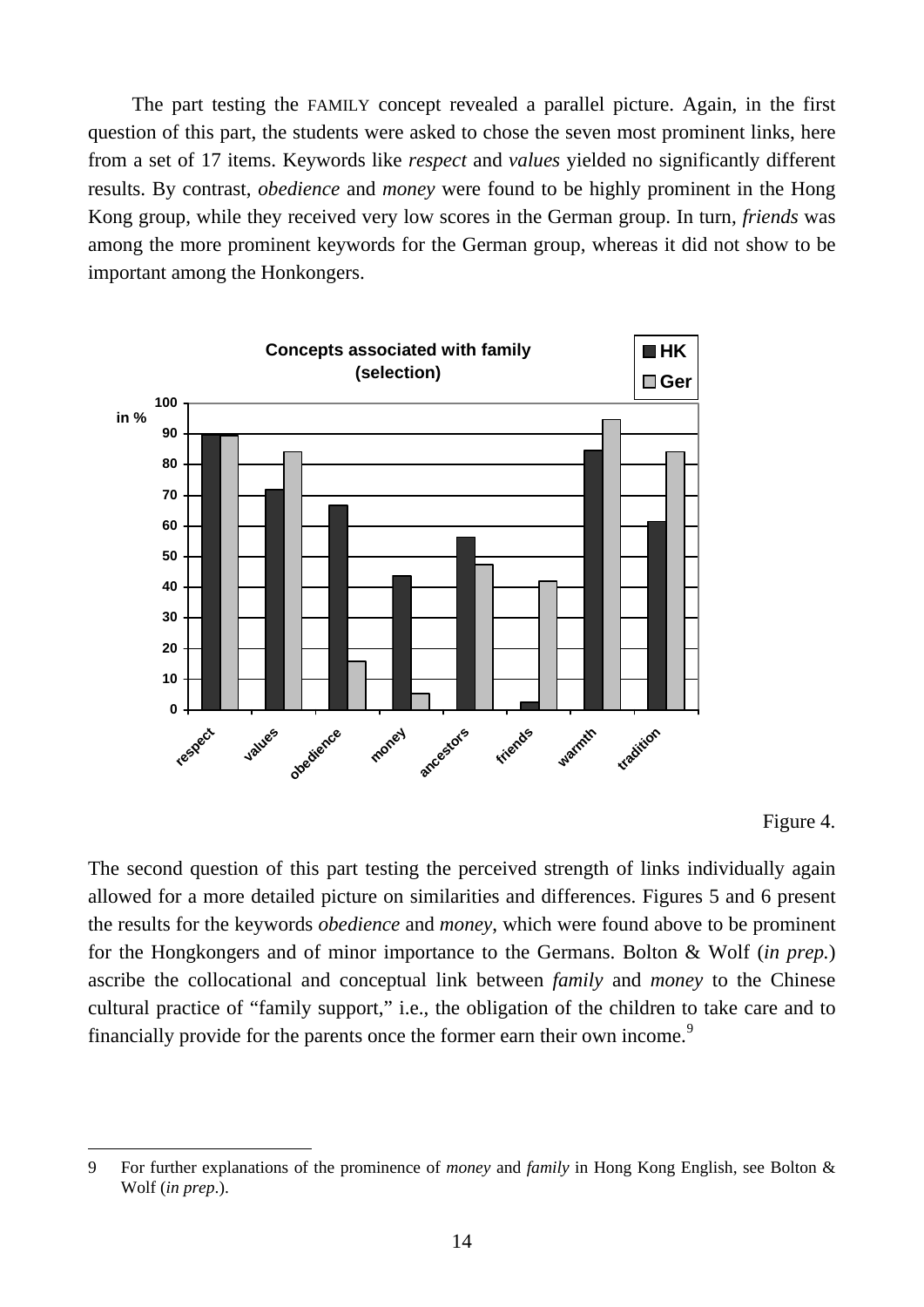







#### **Perceived link between family and obedience**

Figure 6.

These results suggest that the conceptual network in which concepts like AGE and FAMILY, and MONEY are embedded shows clear culture-specific traits. Some links in the network are more prominent for one group than for the other, and the perceived strength of the individual links may differ quite significantly from group to group.

Finally, we have a more detailed look at the ancestor concept. *Ancestor* was not among the keywords that received high scores in the question testing concepts associated with AGE, and it was in the middle rank as an associate of FAMILY. Here, the differences between the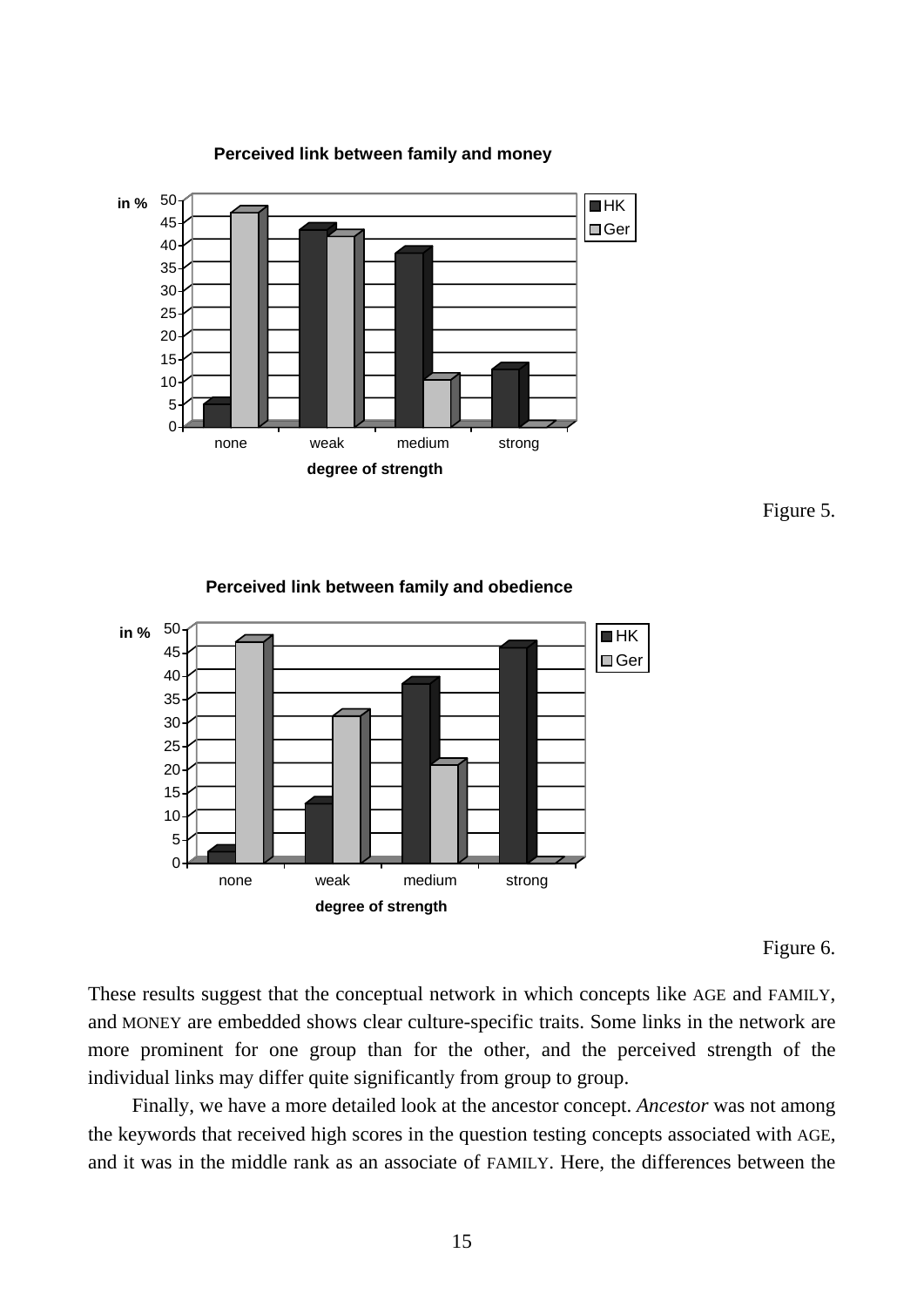two groups were not significant, although the Hong Kong group gave this keyword a moderately higher score in both cases (cf. figures 1 and 4). The results from the questions testing the perceived strength of the individual links to AGE and FAMILY, however, reveal a higher salience of the ancestor concept within the two conceptual networks for the Honkongers, since in both cases, the link was found to be stronger in degree than for the German group.



#### **Perceived link between age and ancestors**

Figure 7.

#### **Perceived link between family and ancestor**



Figure 8.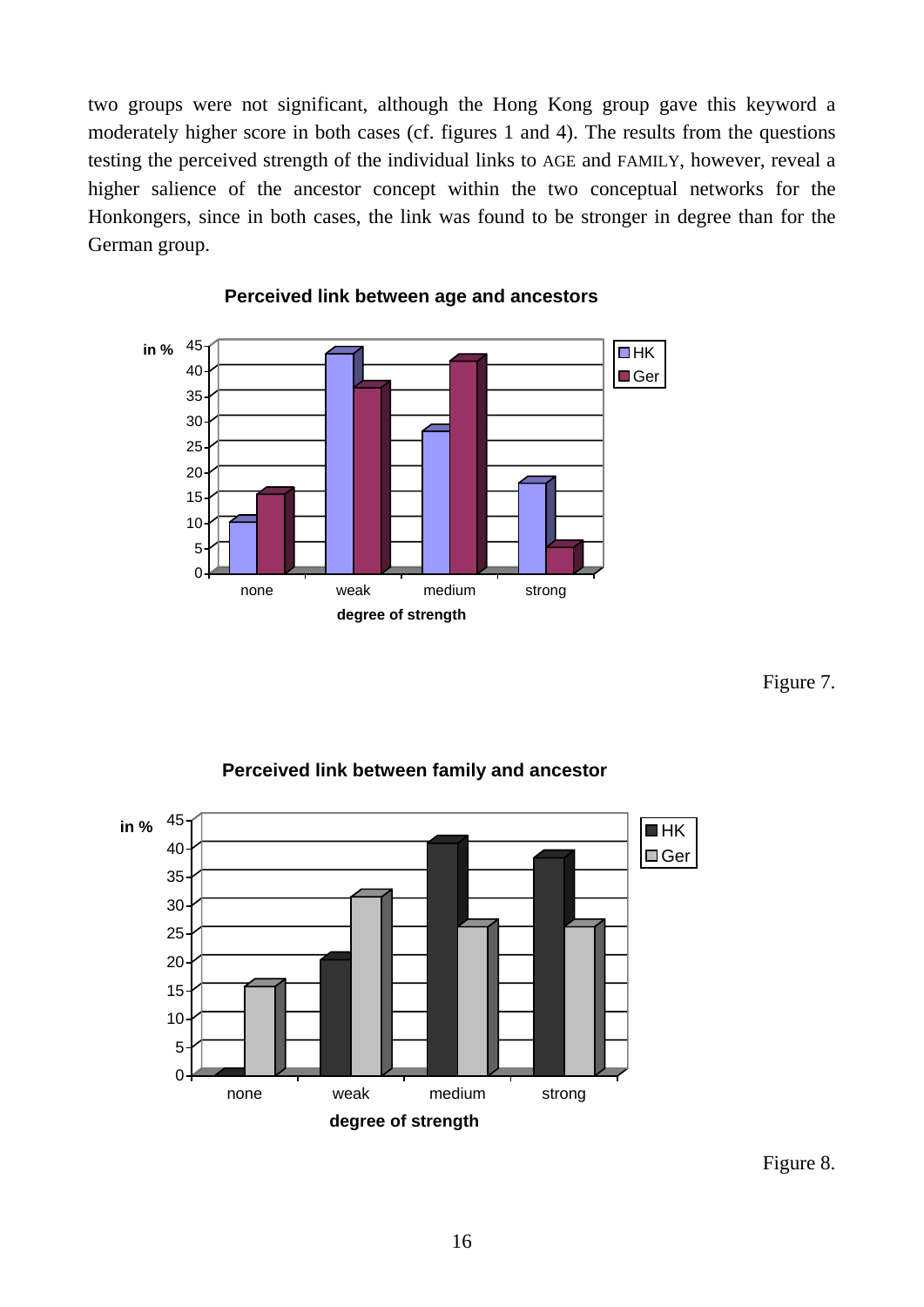Further insights come from the answers given in first part of the questionnaire, which called for open responses on a number of concepts, including ANCESTORS. Generally, in both groups, the answers given are highly heterogeneous. In both groups, they range from 'distant' or 'unimportant'

*persons that lived long before me, hardly anything known* (from the German data)

*not important to me* (from the German data)

*Far far away from me. Don't know much about them* (from the Hong Kong data) *They are someone very distant and I never touch or see them* (from the Hong Kong data)

to 'close' and 'important'

*An important part of your own life. They show you where your roots are and who belongs to your 'blood'. Without them you wouldn't exist* (from the German data) *They are closely related to us as we are born and developed from them* (from the Hong Kong data)

*they are important for the whole family* (from the Hong Kong data)

The Hong Kong data show that the concept of ancestors is still strongly associated with specific cultural practices linked to the traditional belief in ancestors, even among the young generation. 5 answers made direct references to such practices, among them are the following:

*Respectful to them, sweep their graveyard every year. Burn some paper money, pay offerings.* 

*I am a Buddhist, I do worship them often.* 

*We do not have clear image of them and just know to grave sweep during the Ching Ming Festival.* 

It comes as no surprise that in the German data there is no reference to any specific cultural practice.

Heterogeneous, too, are the answers that relate to the actual present impact of ancestors on the life of the students. In the Hong Kong group, some of the answers reflect that this impact is still felt to be significant, active and most direct, e.g.

*My parents' parents or relatives who are always taking care of my family in the heaven and we always miss them* (from the Hong Kong data)

*Take care of the living family members* (from the Hong Kong data)

The relation between the living and the ancestors is a reciprocal one in Hong Kong and Chinese culture. The living are to provide for the ancestors in the world beyond, and they, in turn, look after the living. This is the point where the ancestor concepts touches the realm of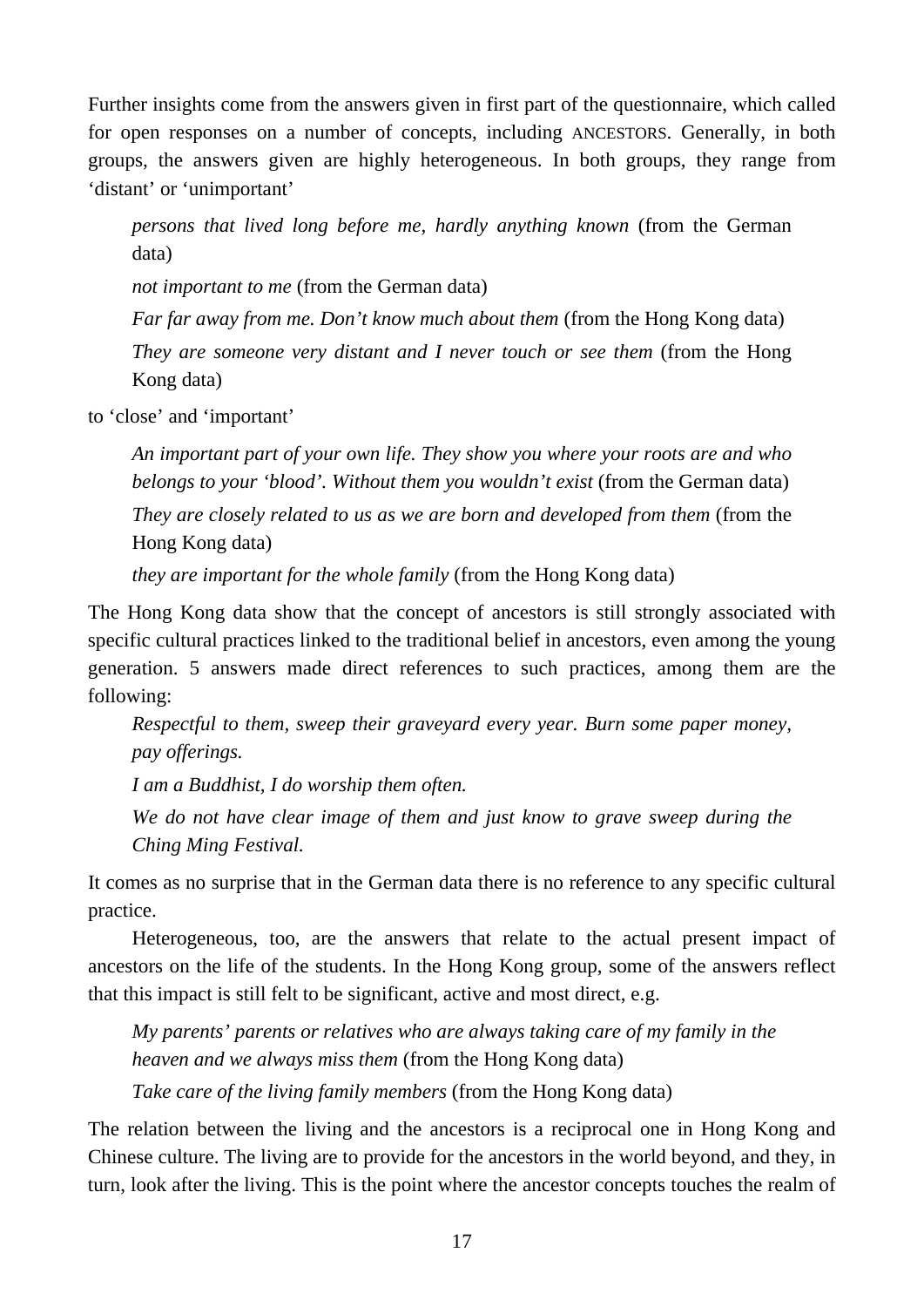the supernatural. In Hong Kong, there exists, for example, a paper model industry that produces paper models of all kinds of imaginable things of daily life, to be burned for use by the ancestors.<sup>[10](#page-19-0)</sup>

There is no parallel perception of an active role of ancestors in the German data. Rather, ancestors are clearly associated with the past, a perception that also dominates in the Hong Kong data. In both groups, the impact of ancestors was predominantly described in terms of biological descent and as an element of history and/or identity, e.g.

*Our forebears belong to the past, while also having an impact on a family's values, traditions and social status. They may be either a source of pride or shame. In any case, they play a considerable role in regards to our identity* (from the German data)

*people you descent of; their life time is so far away from you that it has become already history; they are already dead and cannot tell you of the "The Old Times".* (from the German data)

*I cannot really write something about my ancestors because on the one hand side I do not know much about my ancestors and on the other hand side they do not really have any influence on my life except for the fact that our DNA matches in a way.* (from the German data)

*Affecting me indirectly, e.g. DNA, culture* (from the Hong Kong data)

*people who are in my family tree, who gave birth to predecessors who have died* (from the Hong Kong data)

*They are important to my birth but not to my growth* (from the Hong Kong data)

Interestingly, all the answers given in the Hong Kong group locate the ancestor concept within the family domain. In the German group, there was a strong tendency to further relate the ancestor concept to the level of a country/people, e.g.

*This is nothing I connect with my family, but with the world as a family, like the ancestors of a certain people or nation or in general the ancestors of mankind* (from the German data)

*on one hand my heritage on the other the history of the world* (from the German data)

To close our discussion, we turn to a conceptual link that was already found to be clearly traceable through collocation patterns in the ICE-HK corpus (Bolton & Wolf *in prep*.), namely the one between *ancestors* and *respect*. The salience of this link emerges in a striking way in the answers by the Hong Kong students. The open questions called for very short answers, and the answers consisted of an average 12 words. Yet 14 of the answers

<span id="page-19-0"></span> $\overline{a}$ 10 See Scott (1997) for the paper model industry, and Wolf (2006fc.) for the relevant conceptualizations and further linguistic examples from Hong Kong English.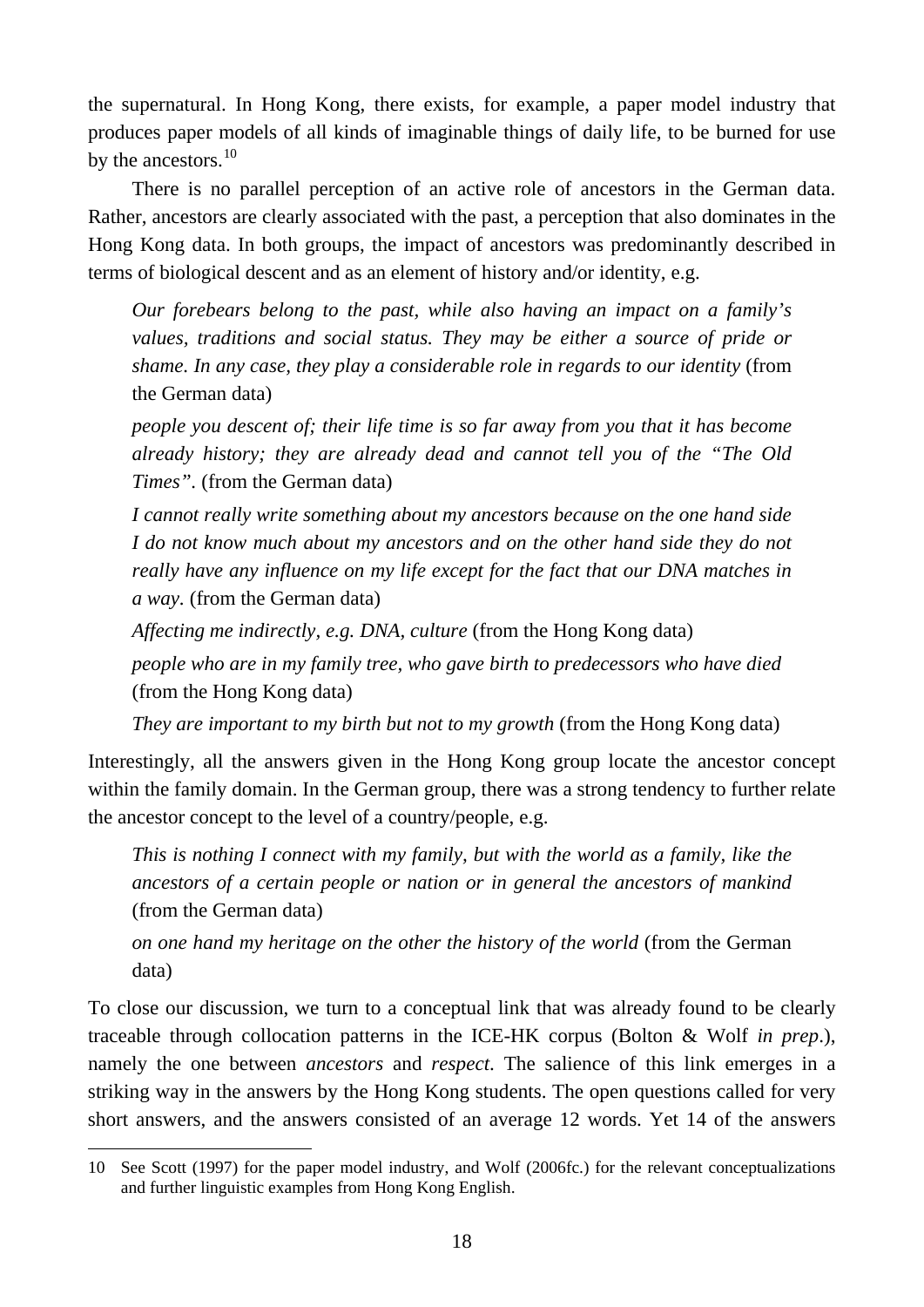given by Hongkongers made direct mention of the *respect for ancestors*, whereas *respect* only occurs once in the answers in the German group. Here are some illustrating examples from the Hong Kong data:

*Chinese people normally respect our ancestors Everyone should respect their ancestors Are people who we should respect They are respectful*

The fact that Hongkongers in their early twenties clearly reveal this conceptual link between ancestors and respect shows that this traditional concept is salient even among the younger generation, and does not seem to have been affected as other aspects of the family domain by changes in Hong Kong culture (see Bolton & Wolf *in prep.*). The answers by the Hong Kong students suggest that respect for the ancestors is perceived to a significant degree as a "cultural imperative". Note that in the majority of the answers mentioning respect for the ancestors, it is done with linguistic means expressing obligation (especially modals), e.g.:

*People who should be respected Have to respect them They are someone who require my respect People to be respected*

Such a cultural imperative or obligation is completely absent from the German data, also linguistically.

## **6. A Tentative Move towards a Meaning-Oriented Pragmatics of Intercultural Communication and Consequences for Hermeneutics in Cognitive Linguistics**

As we saw in our examples, the concepts of 'ancestors,' 'family,' and 'age' are tied to a network of culture-specific conceptualizations and frame various domains which are culturally salient in Hong Kong English. These networks belong to, in Kachru's words (1982: 9), "entirely different semiotic and cultural systems," and the task of a meaning-oriented or, for an alternative term, hermeneutic pragmatics<sup>[11](#page-20-0)</sup> is to work out and profile those linguistically/conceptually coded parts of the cultural total which are highly salient, because their meanings will shade into every conversation in which relevant topics are discussed [alternatively: because these semantic networks will be activated whenever relevant topic are discussed]. Thus, Geeraerts' (1992) argument for the role of hermeneutics in CL can be extended to intercultural communication, on the basis of the very theoretical and methodological principles he has described: "Lexical meaning is not considered to be an

<span id="page-20-0"></span> $\overline{a}$ 11 Note that the term "hermeneutic pragmatics" is used in a different sense and context by Dussel (1998).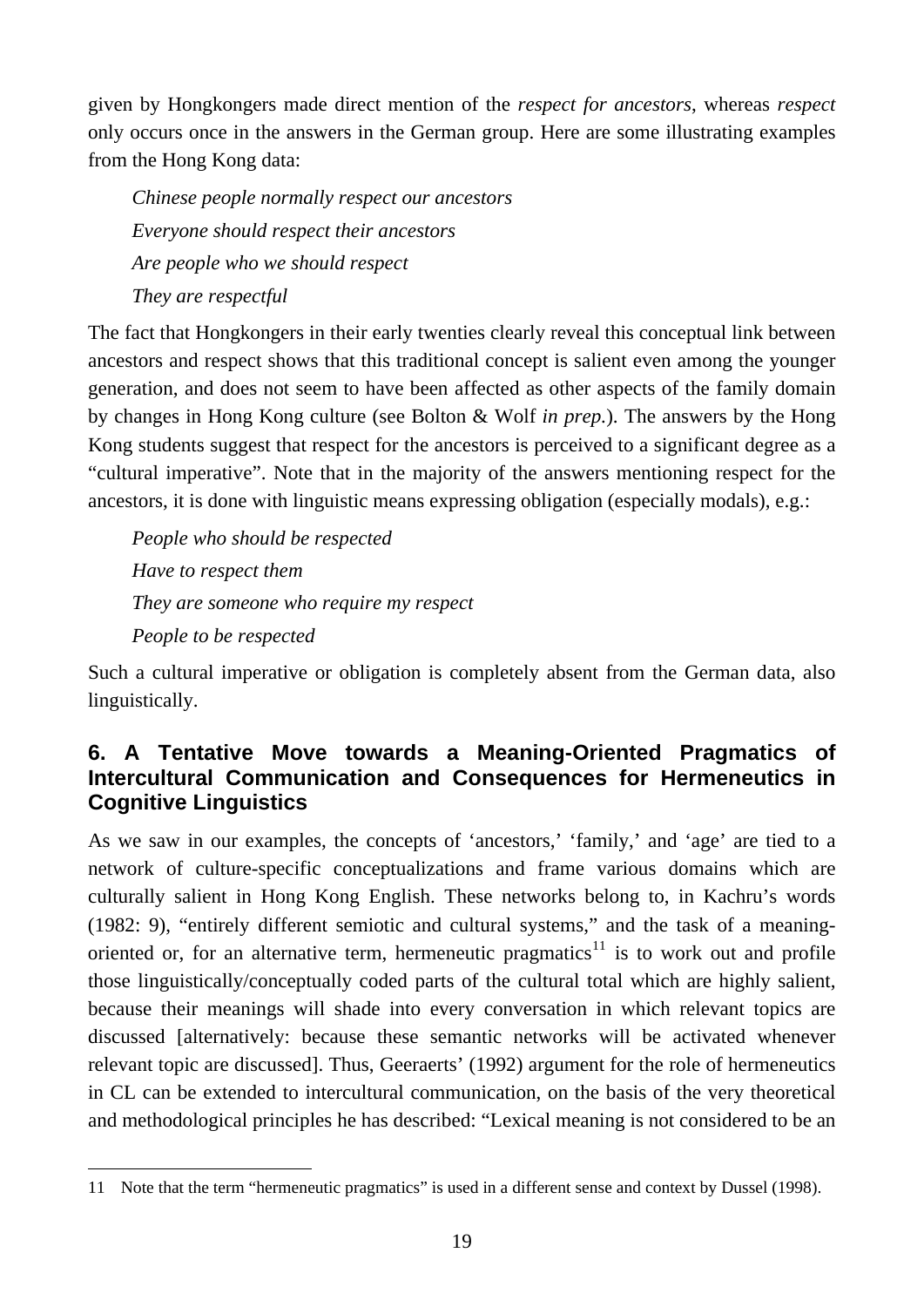autonomous phenomenon, but is rather inextricably bound up with the individual, cultural, social, historical experience of the language user" Geeraerts' (1992: 266). To further draw from Geeraerts, in intercultural encounters, the salient culture-specific conceptualizations are "expectational patterns that shape our experience of novel situations," what Geeraerts (1992: 269) calls "paradigms." What this means for the cases we described is that, for example, a German student would use his or her "paradigms" to make sense of ancestors, ghosts, families, or old age if he or she came to Hong Kong or if these things were discussed in a conversation with a Hongkonger and vice versa.

Yet it is an open question to what extend people are aware of their own culturespecific preoccupation, when they enter inter-cultural communication. To overcome the limitations posed by interpretational paradigms, sporadic contacts with people from a different culture will not suffice; intercultural *understanding* depends on the willingness and/or necessity to further deal with a different culture and to engage in continued encounters with people from different cultures. Studying a different culture provides the chance, on the one hand, to correct our own erroneous or deficient understanding of that culture and enhance it and, on the other, to come to realize that our own paradigms are not universal. Therefore, it is not so much a question of meeting what ever kind of norm in an inter-cultural encounter, but rather of preparing the ground for bringing succeeding communications to a higher level of understanding. This is what we mean by hermeneutic pragmatics.<sup>[12](#page-21-0)</sup>

Philosophically, this raises the problematic of relativism again; if we are a product of our own culture, and our interpretations are influenced or even shaped by it, how could we gain "objective knowledge" of other cultures via their expressions? This has been a disputed question in the hermeneutic tradition (cf. Gadamer 1972; Geeraerts 1992), and here, for reasons of space, this question has to be left aside (but see Wolf & Polzenhagen *in prep.*). Methodologically, however, the approaches towards understanding should be as diverse "as human experience itself" (Geeraerts 1992: 268); i.e., ideally, there should be "an interdisciplinary fusion of historical, psychological, anthropological, linguistic research" (Geeraerts 1992: 268). Again, the point is to broaden the focus in pragmatics, not to unduly restrict it. In turn, the need for diversity also holds true for the data used for analysis. Thus, with Quinn & Holland (1987: 16), we share the commitment to an "eclectic exploitation of all possible sources of … data," including non-linguistic data, as in the case of the paper models in Hong Kong culture.

<span id="page-21-0"></span><sup>12</sup> *Understanding* and hermeneutics is also at the center of the philosophical treatise on intercultural communication by Young (1996/2000).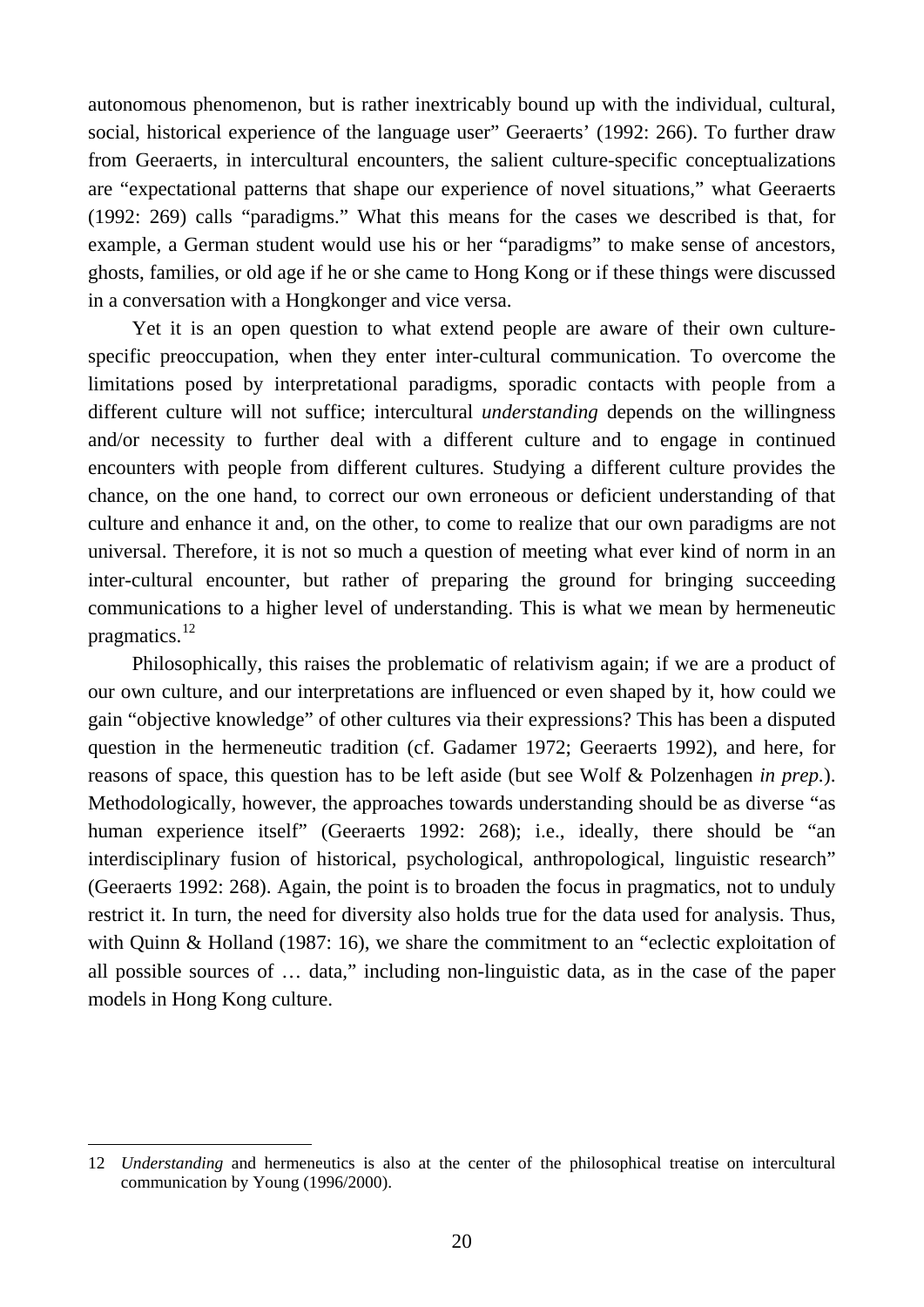## **7. Summary**

 $\overline{a}$ 

In this discussion, we tried to raise the awareness about certain problems of intercultural communication which have not or only superficially been addressed in linguistic pragmatics.[13](#page-22-0) This restriction is due, we believe, to the theoretical limitations posed by the dominant functionalist view of pragmatics. We are not arguing against functional approaches in intercultural pragmatics, rather, we called for the strengthening of the meaning-based, hermeneutic orientation in the study of intercultural communication. The functional and the hermeneutic perspectives are by no means mutually exclusive; rather, they may be regarded, ideally, as supportive of each other, and they come, to varying degrees, in communion. We pointed to the philosophical problem of relativism that needs to be accounted for and made note of the fact that a great deal of intercultural communication takes place in English, which brings about its own set of theoretical challenges.

To exemplify how a meaning-based analysis of intercultural encounters needs to be situated in the wider framework of culture-specific conceptualizations, we focused on certain concepts that emerged as culturally significant in a corpus linguistic study on Hong Kong English by Bolton & Wolf (*in prep*.). Our target groups were university students in Hong Kong and Germany, and we compared their views pertaining to *family*, *age*, and *ancestors*. Though the results for the two groups were similar as regards the relation they perceive between *family* and *respect* and *values*, they differed significantly, *inter alia*, for the relation between *age* and *power*, *family* and *obedience*, *family* and *money*, *family* and *ancestors*, and the perceived role of the ancestors. Thus, our survey independently confirmed some of the findings of the corpus study, and this converging evidence makes a strong case for the validity and usefulness of methodologically varied approaches to the linguistic study of culture, in order to highlight *understanding* rather than mere *effective functioning* in intercultural communication.

<span id="page-22-0"></span><sup>13</sup> A number of recent publications begin to make up for this imbalance. To name only some of them: Kiesling & Paulston's (2005) reader in intercultural discourse and communication, contains, with Kiesling (2005), an incorporation of the cultural-model perspective. Scollon & Scollon (2001: ch. 7) give an illuminating discussion of culture and cultural stereotyping. Holliday, Hyde & Kullman's (2004) course and resource book in intercultural communication focuses specifically on many of the issues also taken up in our paper.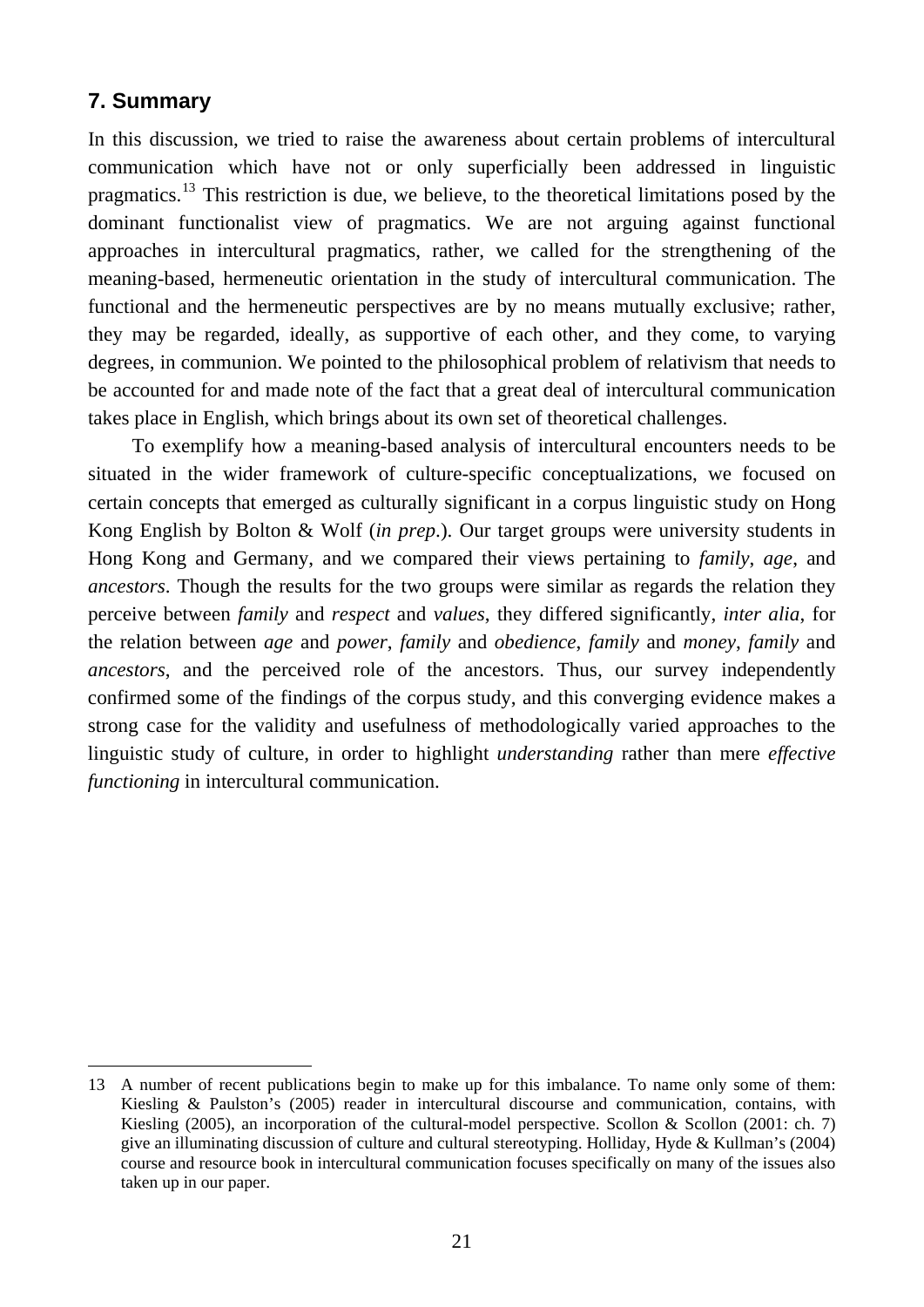#### **References**

- Alatis, James E. (ed.) (1994). *Educational linguistics, crosscultural communication, and global interdependence*. [Georgetown University Round Table on Languages and Linguistics 45]. Washington (DC): Georgetown University Press.
- Berger, Peter L. and Thomas Luckmann (1966). *The social construction of reality: A treatise in the sociology of knowledge*. Harmondsworth: Penguin Books.
- Blommaert, Jan (1991). How much culture is there in intercultural communication? In Jan Blommaert and Jef Verschueren (eds.). *The pragmatics of international and intercultural communication* (Selected papers of the international pragmatics conference, Antwerp, August 17-22, 1987, III, and the Gent symposium), 13-31. Amsterdam: John Benjamins.
- Blommaert, Jan and Jef Verschueren (1991). Intercultural and international communication. Introduction. In Jan Blommaert and Jef Verschueren (eds.). *The pragmatics of international and intercultural communication* (Selected papers of the international pragmatics conference, Antwerp, August 17-22, 1987, III, and the Gent symposium), 1-12. Amsterdam: John Benjamins.
- Bolton, Kingsley and Hans-Georg Wolf (*in prep.*). Exploring the cultures of Asian Englishes: Evidence from corpus linguistics. [Paper presented at the Annual Conference of the International Association for World Englishes (IAWE) 'The Multiple Expressions of World Englishes.' Purdue, USA, 21-23. Juli 2005].
- Bowers, Roger (1999). Whose culture does the English language learner want? Two case studies. In Klaus Gnutzmann (ed.). *Teaching and learning English as a global language. Native and non-native perspectives*, 221-244. [ZAA Studies]. Tübingen: Stauffenberg.
- Brown, Penelope and Stephen C. Levinson (1998). Politeness. Introduction to the Reissue. A review of recent work. In Asa Kasher (ed.). *Pragmatics. Critical concepts*. Vol. VI. *Pragmatics. Grammar, psychology and sociology*, 488-554. London: Routledge.
- Caffi, Claudia (1998). Metapragmatics. In Jacob Louis Mey (ed.). *Concise Encyclopedia of Pragmatics*, 581-586. Amsterdam: Elsevier.
- Cameron, Deborah (1995). *Verbal Hygiene*. London: Routledge.
- Cheng, Winnie (2003). *Intercultural conversation*. [Pragmatics & Beyond 118]. Amsterdam and Philadelphia: John Benjamins.
- Clyne, Michael (1994). *Intercultural communication at work. Cultural values in discourse*. Cambridge: Cambridge University Press.
- Clyne, Michael (1998). Discourse in cross-linguistic and cross-cultural contexts. In Jacob Louis Mey (ed.). *Concise Encyclopedia of Pragmatics*, 244-251. Amsterdam: Elsevier.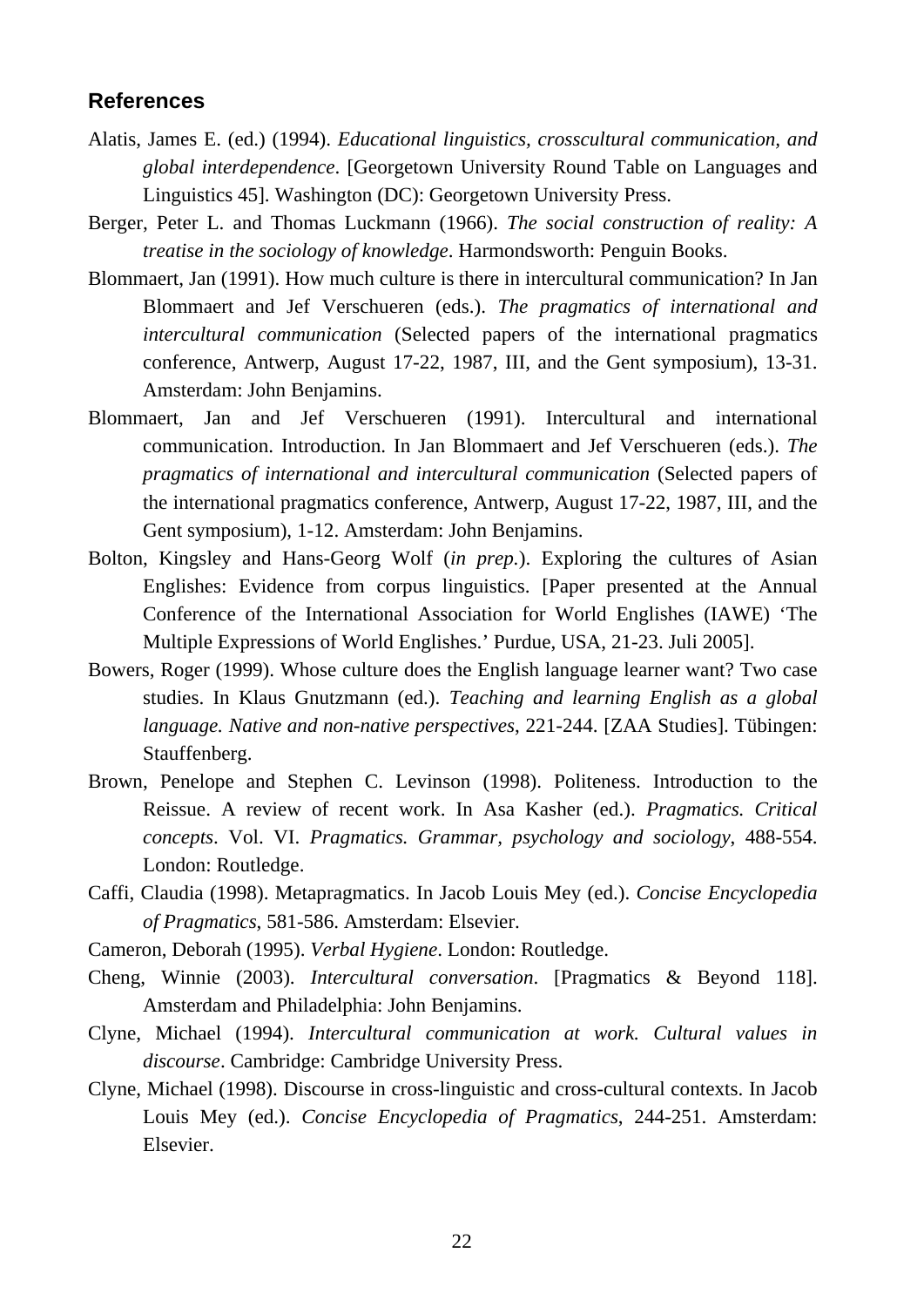- Dirven, René; Hans-Georg Wolf and Frank Polzenhagen (2006fc.). Cultural studies. In Dirk Geeraerts and Hubert Cuyckens (eds.). *Handbook of cognitive linguistics*. Oxford: Oxford University Press.
- Doyé, Peter (1999). English as a global language. Implications for the cultural content of teaching and learning. In Klaus Gnutzmann (ed.). *Teaching and learning English as a global language. Native and non-native perspectives*, 93-105. [ZAA Studies]. Tübingen: Stauffenberg.
- Du Bois, John W. (1998). Pragmatic Universals. In Jacob Louis Mey (ed.). *Concise Encyclopedia of Pragmatics*, 712-716. Amsterdam: Elsevier.
- Dussel, Enrique (1998). *The underside of modernity: Apel, Ricoeur, Rorty, Taylor, and the philosophy of liberation*. Amherst (NY): Humanity Books.
- Gadamer, Hans-Georg (1972). *Wahrheit und Methode. Grundzüge einer philosophischen Hermeneutik*. 3. ed. J.C.B. Mohr (Paul Siebeck): Tübingen.
- Garcia, Ofelia and Ricardo Otheguy (eds.) (1989). *English across cultures cultures across English: A reader in cross-cultural communication*. Berlin: Mouton de Gruyter.
- Geeraerts, Dirk (1992). The return of hermeneutics to lexical semantics. In Martin Pütz (ed.). *Thirty Years of Linguistic Evolution. Studies in honour of René Dirven on the occasion of his 60th birthday*, 257-282. Amsterdam: Benjamins.
- Geeraerts, Dirk (2003). 'Usage-based' implies 'variational': On the inevitability of cognitive sociolinguistics. Plenary lecture presented at the 8th International Cognitive Linguistics Conference 'Cognitive Linguistics, Functionalism, Discourse Studies: Common Ground and New Directions.' Logroño, July 20-25, 2003.
- Gergen, Kenneth J. (1985). Social pragmatics and the origins of psychological discourse. In Kenneth Gergen and K. Davis (eds.). *The social construction of the person*, 111- 127. New York: Springer.
- Gergen, Kenneth J. (1994). *Realities and relationships: Soundings in social construction*. Cambridge (MA): Harvard University Press.
- Gnutzmann, Klaus (1999). English as a global language. Perspectives for English language teaching and for teacher education in Germany. In Klaus Gnutzmann (ed.). *Teaching and learning English as a global language. Native and non-native perspectives*, 157-169. [ZAA Studies]. Tübingen: Stauffenberg.
- Gnutzmann, Klaus (ed.) (1999). *Teaching and learning English as a global language. Native and non-native perspectives*. [ZAA Studies]. Tübingen: Stauffenberg.
- Hinnenkamp, Volker (1999). The notion of misunderstanding in intercultural communication. Journal of Intercultural Communication 1. [http://www.immi.se/intercultural/nr1/hinnenkamp.htm]
- Holliday, Adrian; Martin Hyde and John Kullman (2004). *Inter-cultural communication: An advanced resource book*. London and New York: Routledge.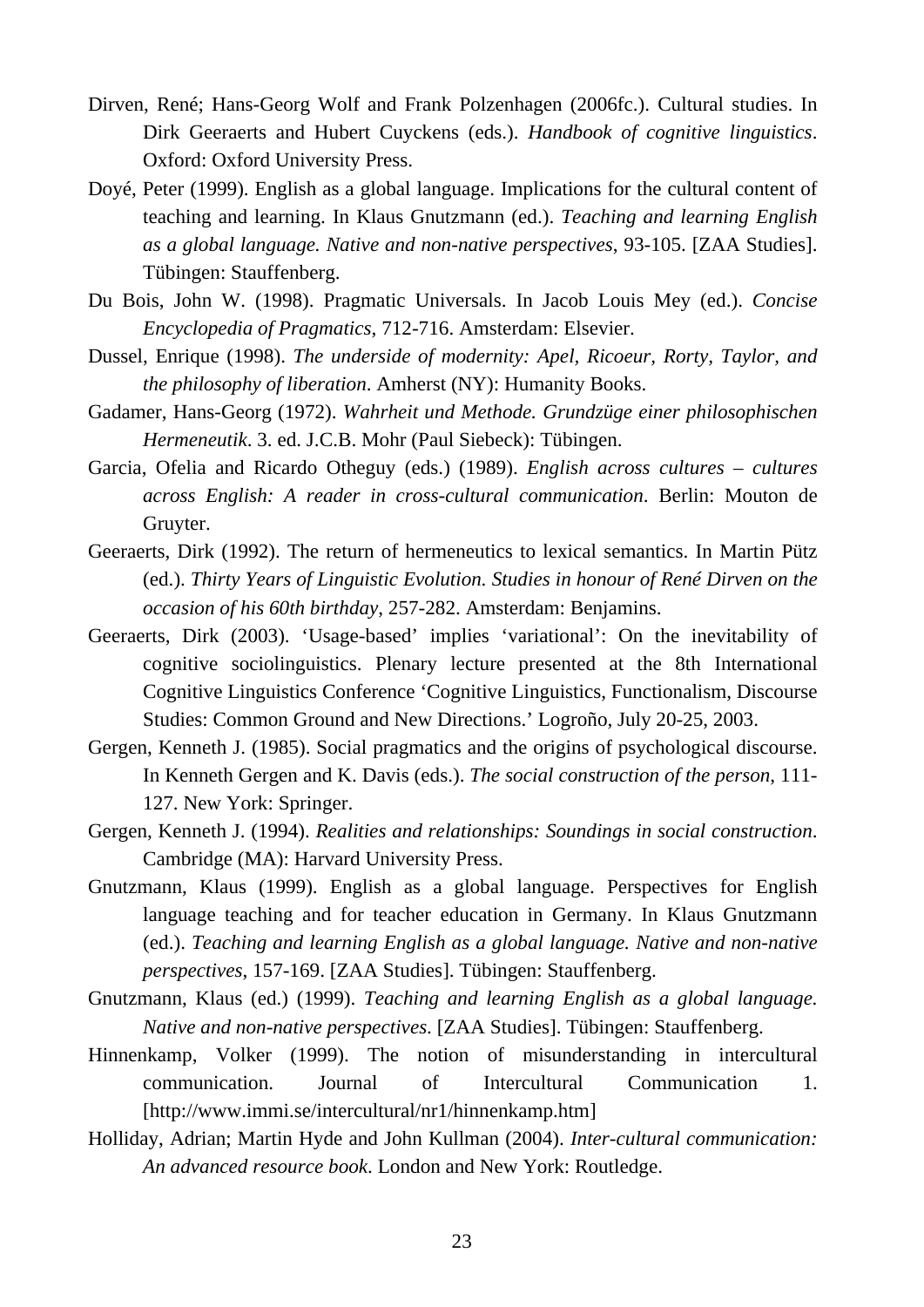- House, Juliane (1999). Misunderstanding in intercultural communication. Interactions in English as lingua franca and the myth of mutual intelligibility. In Klaus Gnutzmann (ed.). *Teaching and learning English as a global language. Native and non-native perspectives*, 73-89. [ZAA Studies]. Tübingen: Stauffenberg.
- House, Juliane (2003). English as a lingua franca: A threat to multilingualism? *Journal of Sociolinguistics* 7(4): 556-578.
- Johnson, Robert K. (1990). International English: Towards an acceptable, teachable target variety. *World Englishes* 9(3), 301-315.
- Kachru, Braj B. (1994). The speaking tree. A medium of plural canons. In James E. Alatis (ed.). *Educational linguistics, crosscultural communication, and global interdependence*, 6-22. [Georgetown University Round Table on Languages and Linguistics 45]. Washington (DC): Georgetown University Press.
- Kiesling, Scott F. (2005). Norms of sociocultural meaning in language: Indexicality, stance, and cultural models. In Scott F. Kiesling and Christina Bratt Paulston (eds.). *Intercultural discourse and communication: The essential readings*, 92-105. Malden (Mass.) and Oxford: Blackwell.
- Kiesling, Scott F. and Christina Bratt Paulston (eds.) (2005). *Intercultural discourse and communication: The essential readings*. Malden (Mass.) and Oxford: Blackwell.
- Kristiansen, Gitte and René Dirven (eds.) (2006fc.). *Cognitive sociolinguistics: Language variation, cultural models, social systems*. [Cognitive Linguistics Research]. Berlin and New York: Mouton de Gruyter.
- Lucko, Peter (2003). Is English a 'killer language'? In Peter Lucko; Lothar Peter and Hans-Georg Wolf (eds.). *Studies in African Varieties of English*, 152-165. Frankfurt/M.: P. Lang.
- Palmer, Gary B. (1996). *Toward a theory of cultural linguistics*. Austin: University of Texas Press.
- Phillipson, Robert and Tove Skutnabb-Kangas (1999). Englishisation: one dimension of globalization. In David Graddol and Ulrike H. Meinhof (eds.). *English in a changing world*, 19-36. [AILA Review 13]. Oxford: The English Book Centre.
- Phillipson, Robert and Tove Skutnabb-Kangas (2001). Linguistic imperialism. In Rajend Mesthrie (ed.). *Concise Encyclopedia of Sociolinguistics*, 570-574. Elsevier: Oxford.
- Polzenhagen, Frank & René Dirven (2006fc.)*.* Rationalist or romantic model in globalisation. In Gitte Kristiansen and René Dirven (eds.). *Cognitive sociolinguistics: Language variation, cultural models, social systems*. [Cognitive Linguistics Research]. Berlin and New York: Mouton de Gruyter.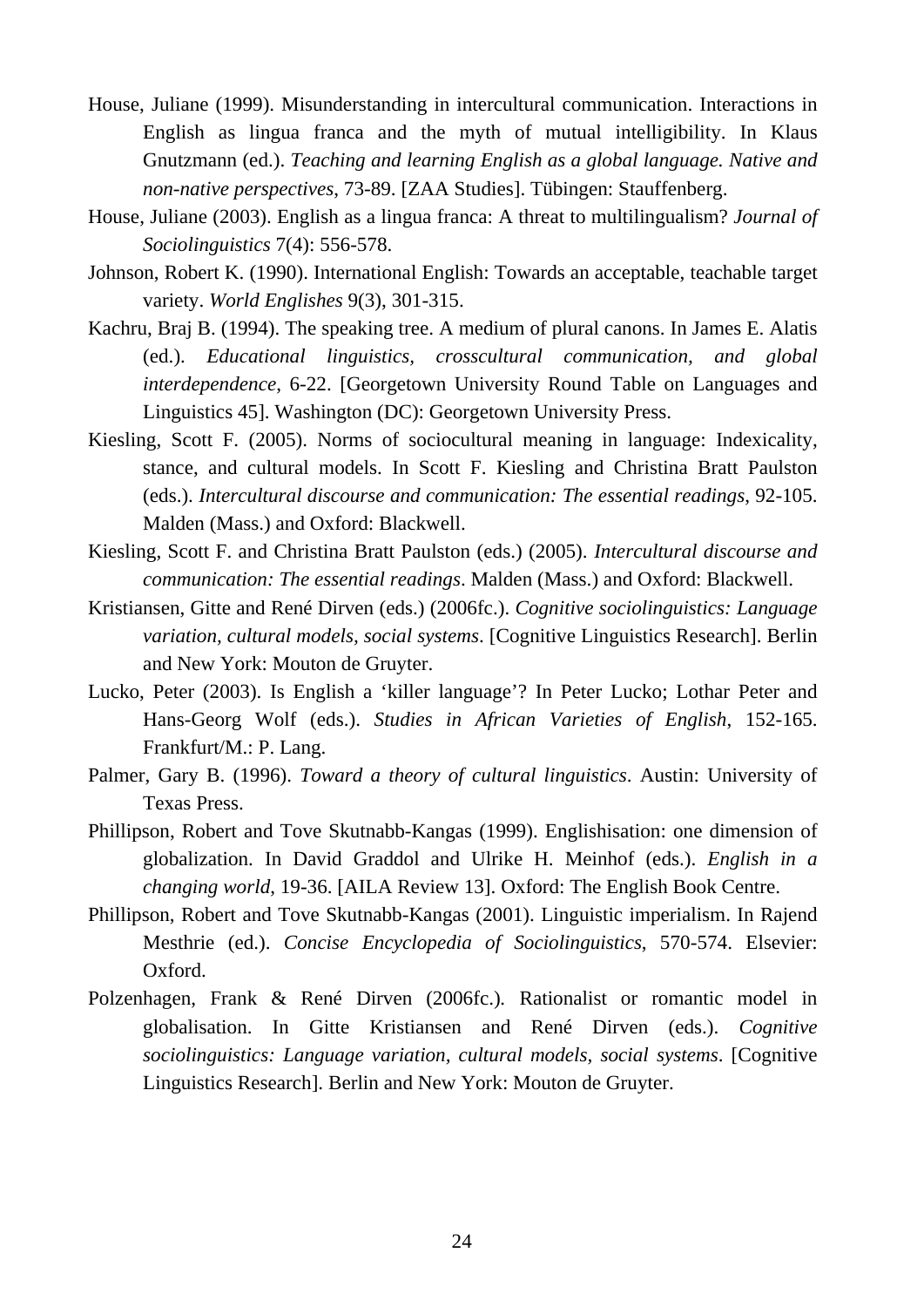- Polzenhagen, Frank and Hans-Georg Wolf (2006fc.). Linguistic expressions of corruption in African English: A cultural-linguistic approach. In Farzad Sharifian and Gary Palmer (eds.). *Applied cultural linguistics: Intercultural communication and second language learning and teaching*. [Converging Evidence in Communication and Language Research]. Amsterdam and Philadelphia: John Benjamins.
- Quinn, Naomi and Dorothy Holland (1987). Culture and cognition. In Dorothy Holland and Naomi Quinn (eds.). *Cultural models in language and thought*, 3-40. Cambridge: Cambridge University Press.
- Schneider, Hans Julius (1991). Objectivism in pragmatics as a hindrance to intercultural communication. In Jan Blommaert and Jef Verschueren (eds.). *The pragmatics of international and intercultural communication* (Selected papers of the international pragmatics conference, Antwerp, August 17-22, 1987, III, and the Gent symposium), 163-172. Amsterdam: John Benjamins.
- Scollon, Ron and Suzanne Wong Scollon (2001). *Intercultural communication: A discourse approach*. 2nd ed. Oxford: Blackwell.
- Scott, Janet Lee (1997). Traditional values and modern meanings in the paper offering industry of Hong Kong. In Grant Evans and Maria Tam (eds.). *Hong Kong: The anthropology of a Chinese metropolis*, 223-242. Richmond, England: Curzon Press.
- Sharifian, Farzad (2003). On cultural conceptualisations. *Journal of Cognition and Culture* 3(3): 187-207.
- Skandera, Paul (2003). *Drawing a map of Africa: Idiom in Kenyan English*. Tübingen: Gunter Narr.
- Song Mei, Lee-Wong (2002). Contextualizing intercultural communication and sociopragmatic choices. *Multilingua* 21: 79-99.
- Verschueren, Jef (1987). *Pragmatics as theory of linguistic adaptation*. [IPrA Working Document 1]. Antwerp: International Pragmatics Association.
- Verschueren, Jef (1991). A pragmatic perspective on international communication. In Jan Blommaert and Jef Verschueren (eds.). *The pragmatics of international and intercultural communication* (Selected papers of the international pragmatics conference, Antwerp, August 17-22, 1987, III, and the Gent symposium), 187-210. Amsterdam: John Benjamins.
- Verschueren, Jef (1995). The pragmatic perspective. In Jef Verschueren; Jan-Ola Östman and Jan Blommaert (eds.). *Handbook of Pragmatics*, 2-19. Amsterdam: John Benjamins.
- Verschueren, Jef (1999). *Understanding pragmatics*. [Understanding Language Series]. London: Arnold.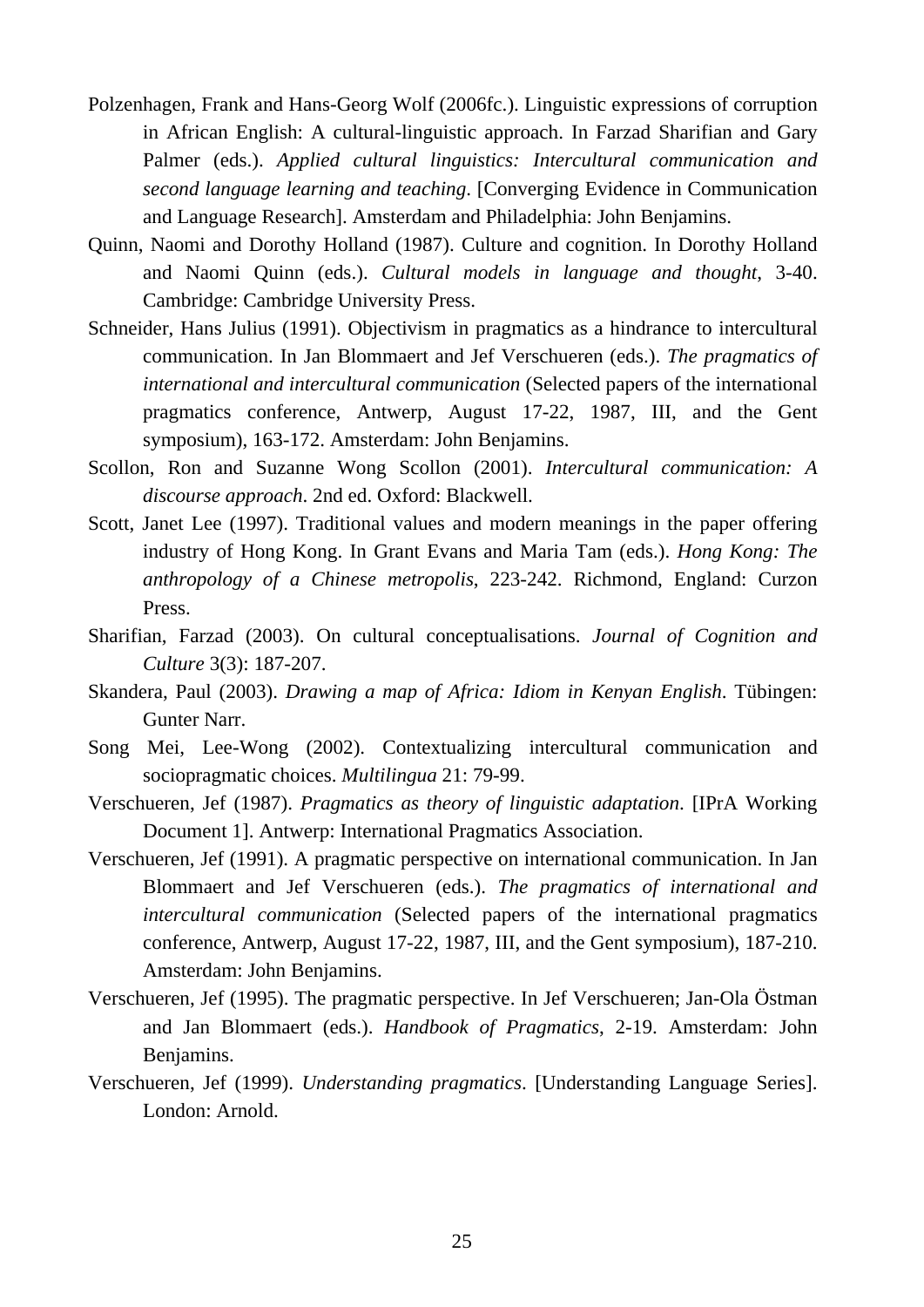- Verschueren, Jef (2003). "Culture" between interaction and cognition: Bridge or gap? In Carlos Inchaurralde and Celia Florén (eds.). *Interaction and cognition in linguistics*, 3-14. Frankfurt (Main): Peter Lang.
- Verschueren, Jef; Jan-Ola Östman and Jan Blommaert (1995). Preface. In Jef Verschueren; Jan-Ola Östman and Jan Blommaert (eds.). *Handbook of pragmatics*, ix-xiv. Amsterdam: John Benjamins.
- Wierzbicka, Anna (1991). *Cross-cultural pragmatics. The semantics of human interaction*. [Trends in Linguistics. Studies and Monographs 53]. Berlin: Mouton de Gruyter.
- Willems, Gerard M. (2002). Language teacher education policy promoting linguistic diversity and intercultural communication. Strasbourg: Council of Europe. [http://www.coe.int/T/E/Cultural\_Cooperation/education/Languages/Language\_Pol icy/Policy\_development\_activities/Studies/WillemsENG.pdf accessed 10/02/04]
- Wolf, Hans-Georg (2001). *English in Cameroon*. [Contributions to the Sociology of Language 85]. Berlin and New York: Mouton de Gruyter.
- Wolf, Hans-Georg (2006fc.). A cognitive linguistic approach to the cultures of World Englishes: The emergence of a new model. In Gitte Kristiansen and René Dirven (eds.). *Cognitive sociolinguistics: Language variation, cultural models, social systems*. Berlin and New York: Mouton de Gruyter.
- Wolf, Hans-Georg and Augustin Simo Bobda (2001). The African cultural model of community in English language instruction in Cameroon: The need for more systematicity. In Martin Pütz; Susanne Niemeier and René Dirven (eds.). *Applied Cognitive Linguistics: Theory, Acquisition and Language Pedagogy*, 225-259. Berlin and New York: Mouton de Gruyter.
- Wolf, Hans-Georg and Frank Polzenhagen (2006fc.). Fixed expressions as manifestations of cultural conceptualizations: Examples from African varieties of English. In Paul Skandera (ed.). *Phraseology and culture in English*. [Topics in English Linguistics]. Berlin and New York: Mouton de Gruyter.
- Wolf, Hans-Georg and Frank Polzenhagen (*in prep*.). *Cultural Linguistic Approaches to World Englishes: A Corpus-Based Cognitive Linguistic Analysis of the Community Model in African English as a Paradigmatic Study*. Accepted by the Applications of Cognitive Linguistics Series. Berlin and New York: Mouton de Gruyter.
- Yano, Yasukata (2001). [World Englishes in 2000 and beyond](http://firstsearch.oclc.org/WebZ/FSFETCH?fetchtype=fullrecord:sessionid=sp07sw05-52794-e64muknp-nlyqdj:entitypagenum=5:0:recno=1:resultset=6:format=FI:next=html/record.html:bad=error/badfetch.html:entitytoprecno=1:entitycurrecno=1:numrecs=1). *World Englishes* 20(2), 19- 31.
- Young, Robert (1996). *Intercultural communication: Pragmatics, genealogy, deconstruction*. Clevedon, Philadelphia and Adelaide: Multilingual Matters.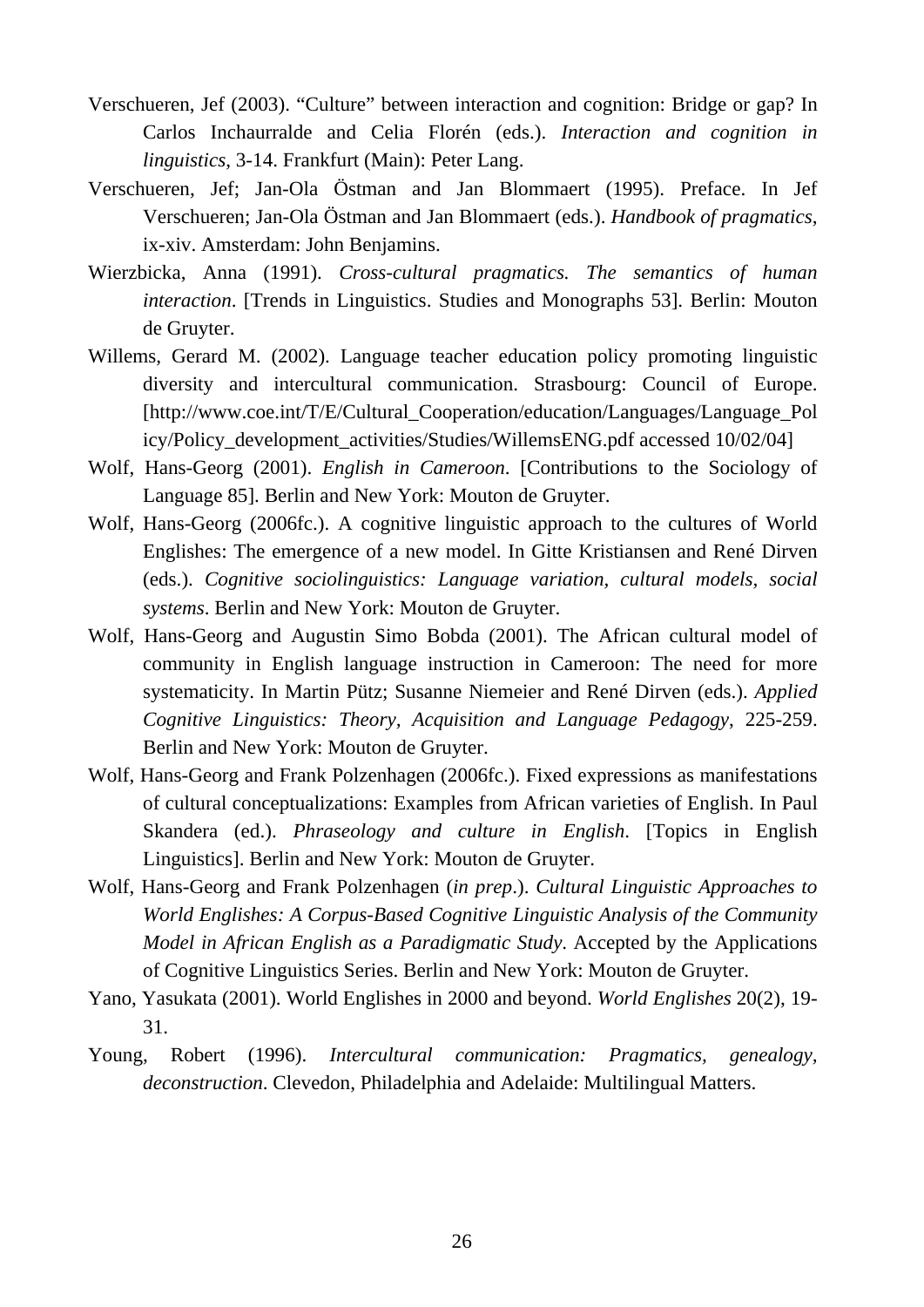|                          |  | Please give a brief characterization of what you associate with the following concepts: |
|--------------------------|--|-----------------------------------------------------------------------------------------|
| Ghosts                   |  |                                                                                         |
|                          |  |                                                                                         |
|                          |  | ,我们也不会有什么。""我们的人,我们也不会有什么?""我们的人,我们也不会有什么?""我们的人,我们也不会有什么?""我们的人,我们也不会有什么?""我们的人        |
|                          |  |                                                                                         |
|                          |  |                                                                                         |
| Members of my family     |  |                                                                                         |
|                          |  |                                                                                         |
|                          |  |                                                                                         |
|                          |  |                                                                                         |
| Family support           |  |                                                                                         |
|                          |  |                                                                                         |
|                          |  |                                                                                         |
|                          |  |                                                                                         |
|                          |  |                                                                                         |
| <b>Family activities</b> |  |                                                                                         |
|                          |  |                                                                                         |
|                          |  |                                                                                         |
|                          |  |                                                                                         |
| Money                    |  |                                                                                         |
|                          |  |                                                                                         |
|                          |  |                                                                                         |
|                          |  |                                                                                         |
|                          |  |                                                                                         |
| <b>Ancestors</b>         |  |                                                                                         |
|                          |  |                                                                                         |
|                          |  |                                                                                         |
|                          |  |                                                                                         |
|                          |  |                                                                                         |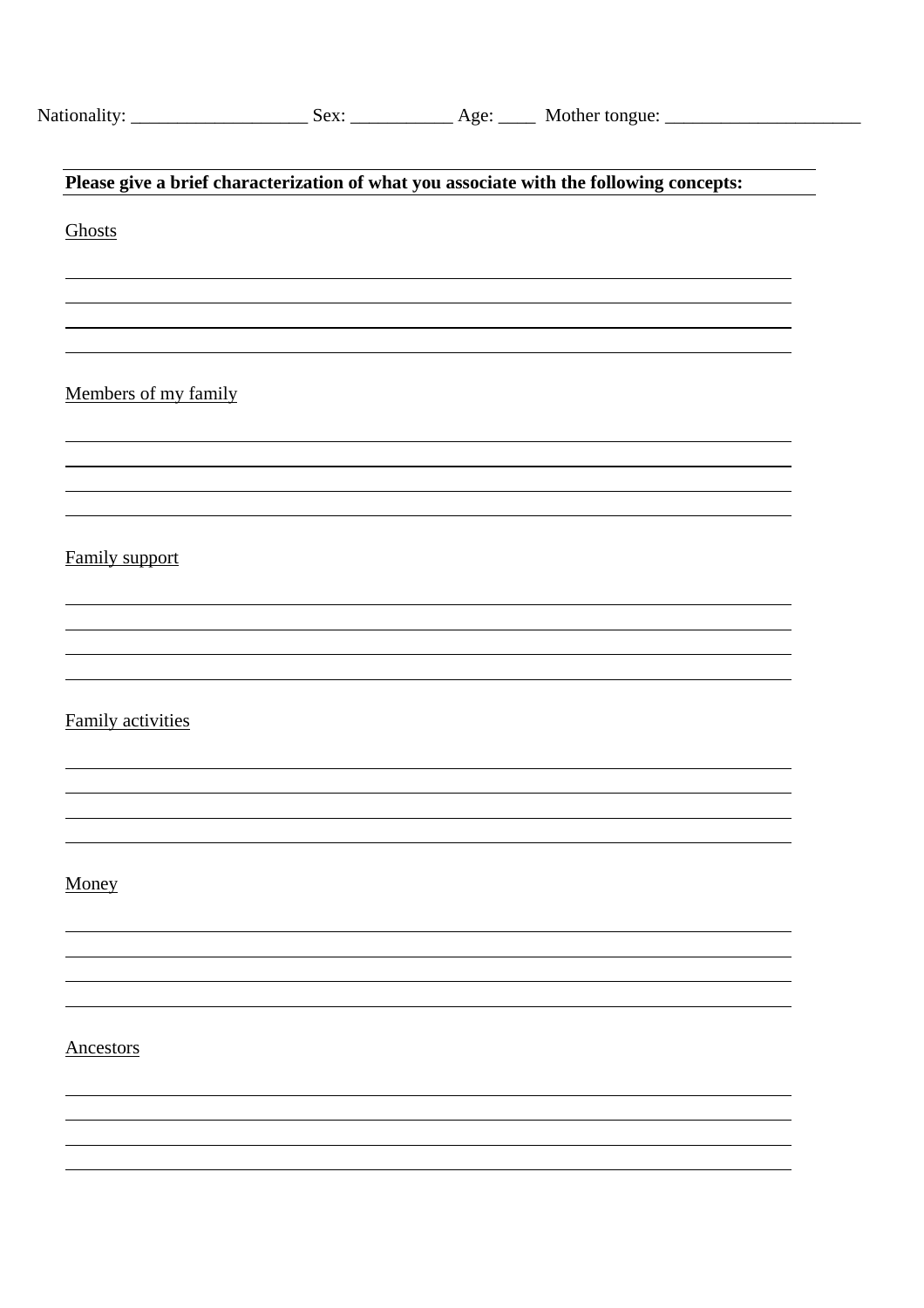## Please fill in four different words so each sentence makes sense to you

|                | <u>is a family</u>        |  |
|----------------|---------------------------|--|
|                | is a family               |  |
|                | is a family               |  |
|                | is a family               |  |
|                |                           |  |
|                |                           |  |
|                | Whom would you address as |  |
|                |                           |  |
| father         |                           |  |
|                |                           |  |
|                |                           |  |
| mother         |                           |  |
|                |                           |  |
|                |                           |  |
| brother        |                           |  |
|                |                           |  |
|                |                           |  |
| sister         |                           |  |
|                |                           |  |
|                |                           |  |
| aunt or auntie |                           |  |
|                |                           |  |
|                |                           |  |
| uncle          |                           |  |
|                |                           |  |
|                |                           |  |
| cousin         |                           |  |
|                |                           |  |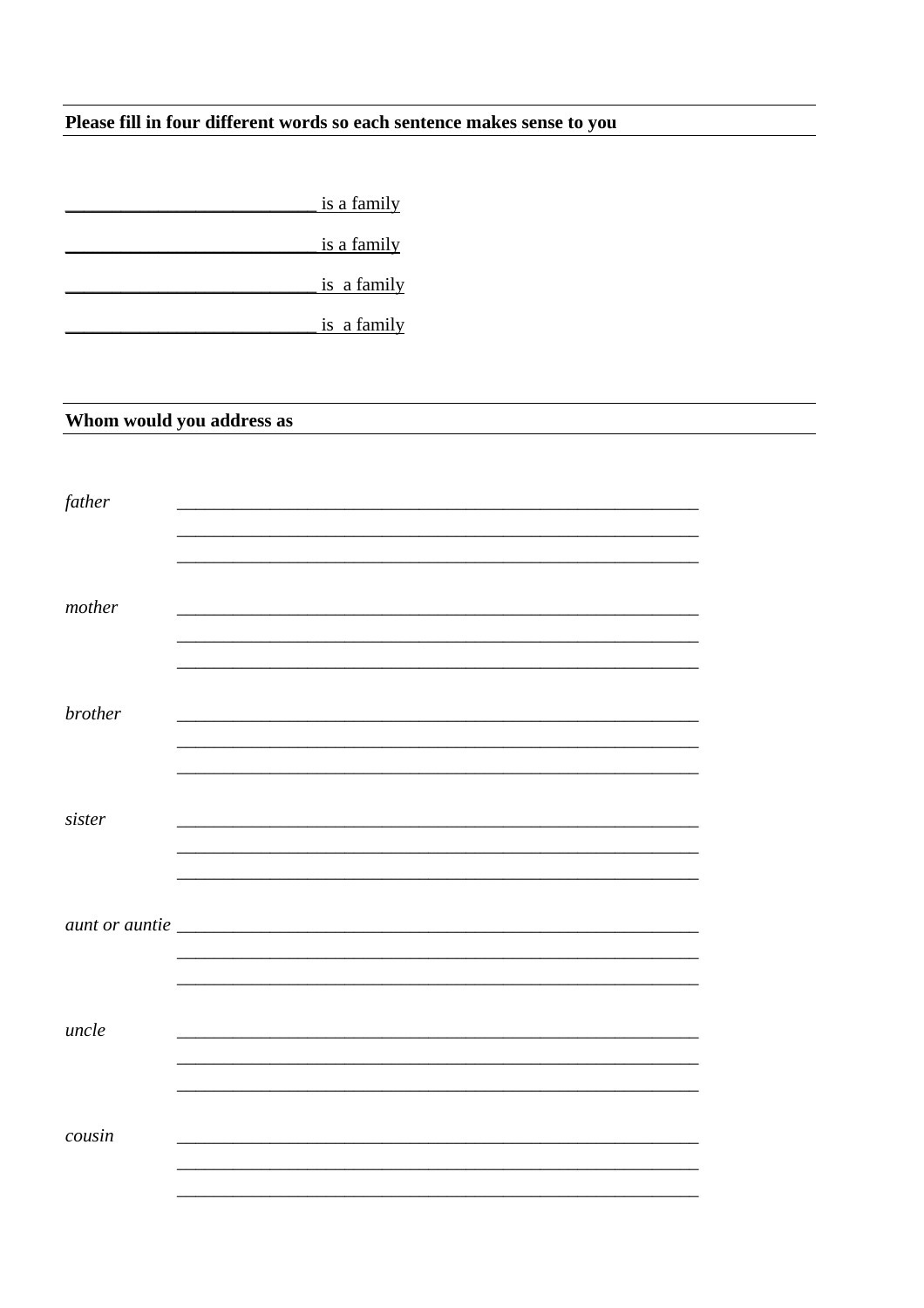#### **Please draw lines to the 7 items that you relate most with 'eating'**



#### **Please indicate the strength of the link you perceive between the following items and 'eating'**

|                    | no link | weak link | medium link | strong link  |
|--------------------|---------|-----------|-------------|--------------|
| Dinner             |         |           |             |              |
| Friends            |         |           |             | $\mathsf{L}$ |
| Family             |         |           |             |              |
| Nutrition          |         |           |             | $\Box$       |
| TV                 |         |           |             | ΙI           |
| Restaurant         |         |           |             | $\Box$       |
| <b>Drinks</b>      |         |           |             | $\mathsf{L}$ |
| <b>Business</b>    |         |           |             | П            |
| Brushing the teeth |         |           |             |              |
| Parents            |         |           |             | П            |
| Children           |         |           |             |              |
| Overweight         |         |           |             | $\mathsf{L}$ |
| Health             |         |           |             |              |
| Warm food          |         |           |             |              |
| Cold food          |         |           |             |              |

#### **Are there any further items that you strongly associate with 'eating'?**

\_\_\_\_\_\_\_\_\_\_\_\_\_\_\_\_\_\_\_\_\_\_\_\_\_\_ \_\_\_\_\_\_\_\_\_\_\_\_\_\_\_\_\_\_\_\_\_\_\_\_\_\_ \_\_\_\_\_\_\_\_\_\_\_\_\_\_\_\_\_\_\_\_\_\_\_\_\_\_ \_\_\_\_\_\_\_\_\_\_\_\_\_\_\_\_\_\_\_\_\_\_\_\_\_\_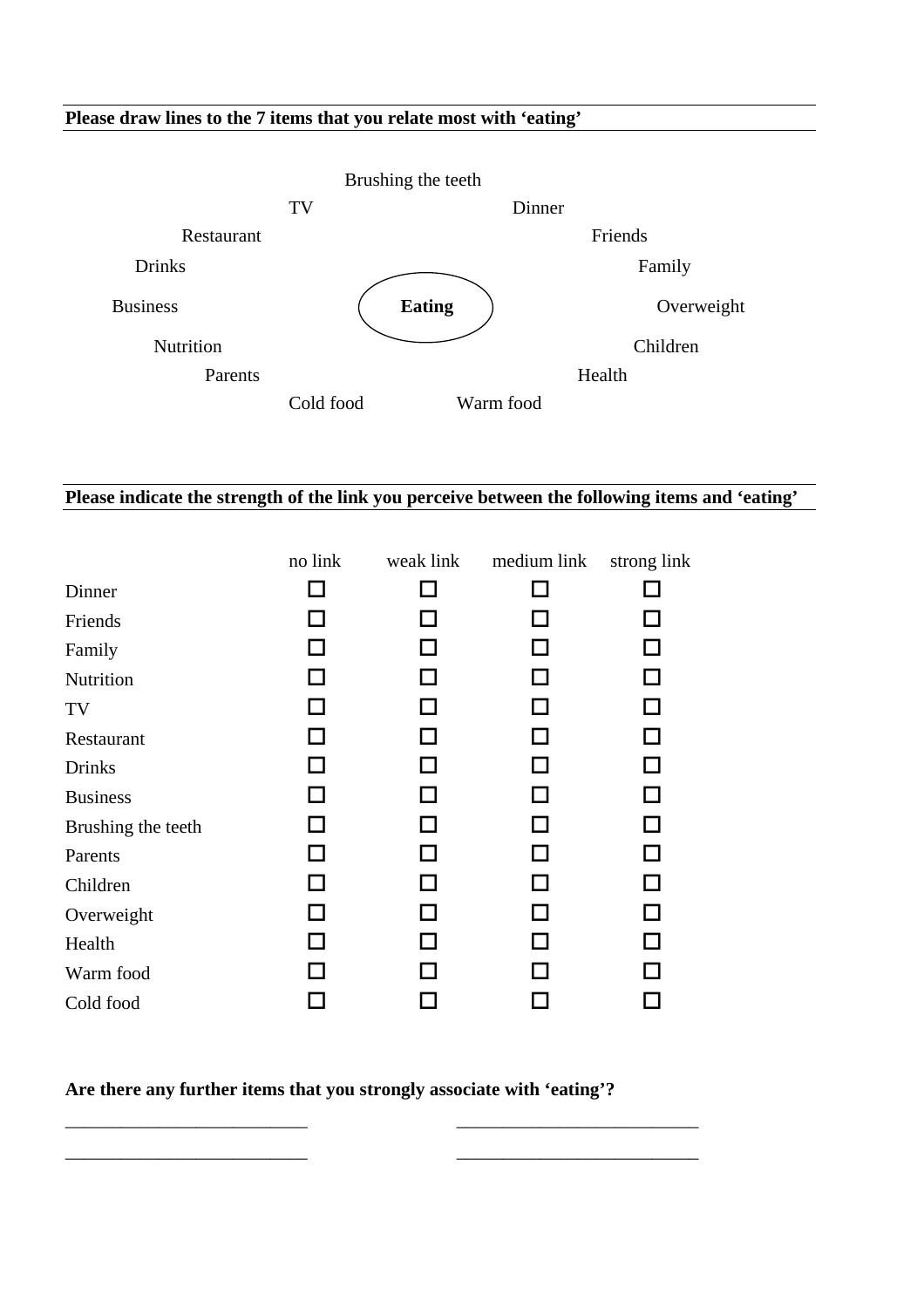#### **Please draw lines to the 7 items that you relate most with 'family'**



### **Please indicate the strength of the link you perceive between the following items and 'family'**

|                 | no link | weak link | medium link | strong link  |
|-----------------|---------|-----------|-------------|--------------|
| Dinner          |         |           |             |              |
| Friends         |         | П         |             | $\mathbf{I}$ |
| Warmth          |         |           |             | ΙI           |
| Values          |         |           |             | ΙI           |
| Society         |         |           |             | П            |
| Country         |         |           |             | П            |
| Reunions        |         |           |             | □            |
| Tradition       |         |           |             | □            |
| Spirits/Ghosts  |         |           | ΙI          | П            |
| Respect         |         | H         | $\Box$      | П            |
| Eating          |         |           |             | П            |
| Ancestors       |         | H         | H           | П            |
| Restaurant      |         | П         |             | П            |
| Money           |         |           |             |              |
| Obedience       |         |           |             | ΙI           |
| Relatives       |         |           |             |              |
| <b>Business</b> |         |           |             | $\sim$       |

**Are there any further items that you strongly associate with 'family'?**

\_\_\_\_\_\_\_\_\_\_\_\_\_\_\_\_\_\_\_\_\_\_\_\_\_\_ \_\_\_\_\_\_\_\_\_\_\_\_\_\_\_\_\_\_\_\_\_\_\_\_\_\_ \_\_\_\_\_\_\_\_\_\_\_\_\_\_\_\_\_\_\_\_\_\_\_\_\_\_ \_\_\_\_\_\_\_\_\_\_\_\_\_\_\_\_\_\_\_\_\_\_\_\_\_\_